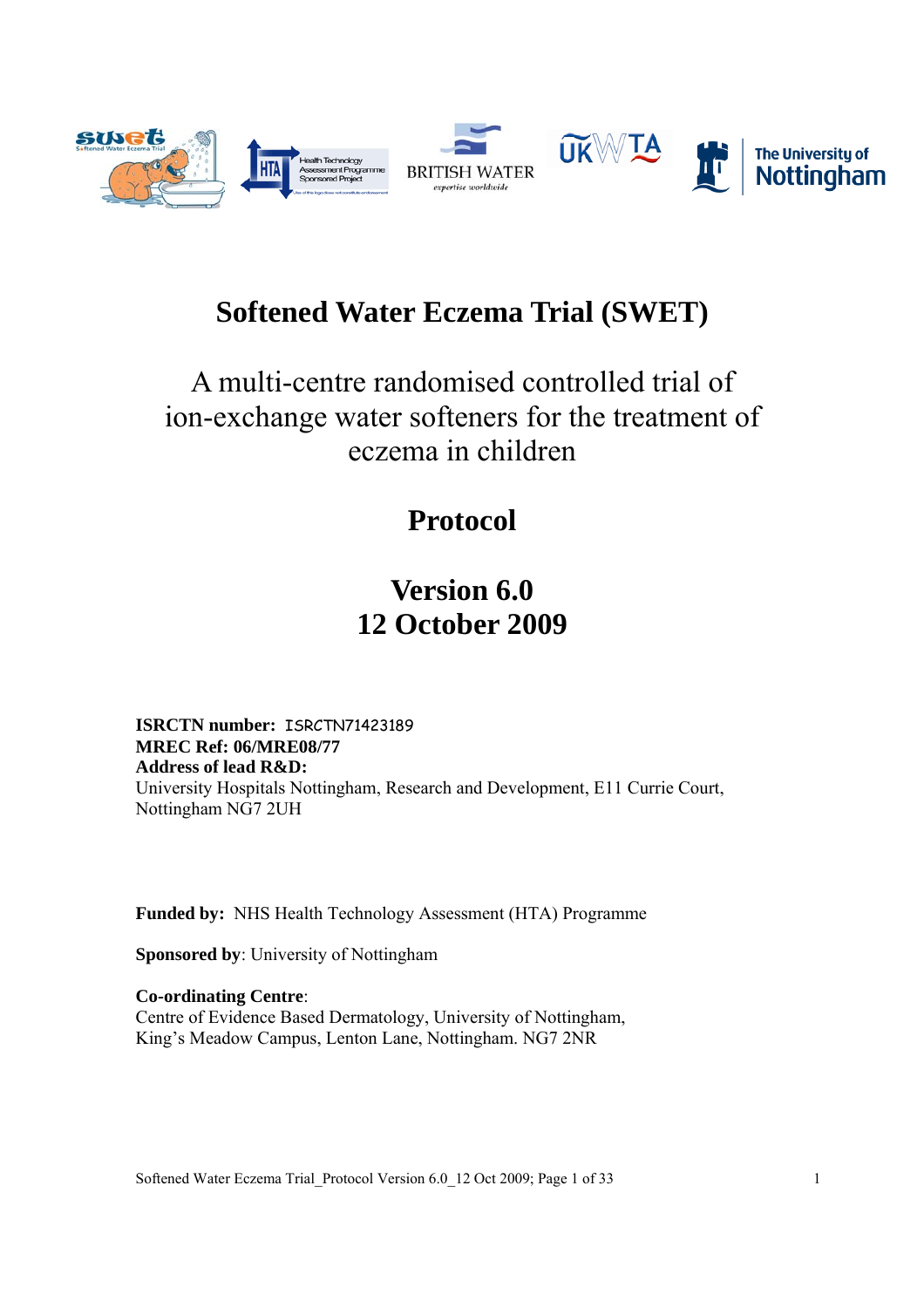## **CONTENTS**

| 23 |
|----|
|    |
|    |
|    |
|    |

Softened Water Eczema Trial\_Protocol Version 6.0\_12 Oct 2009; Page 2 of 33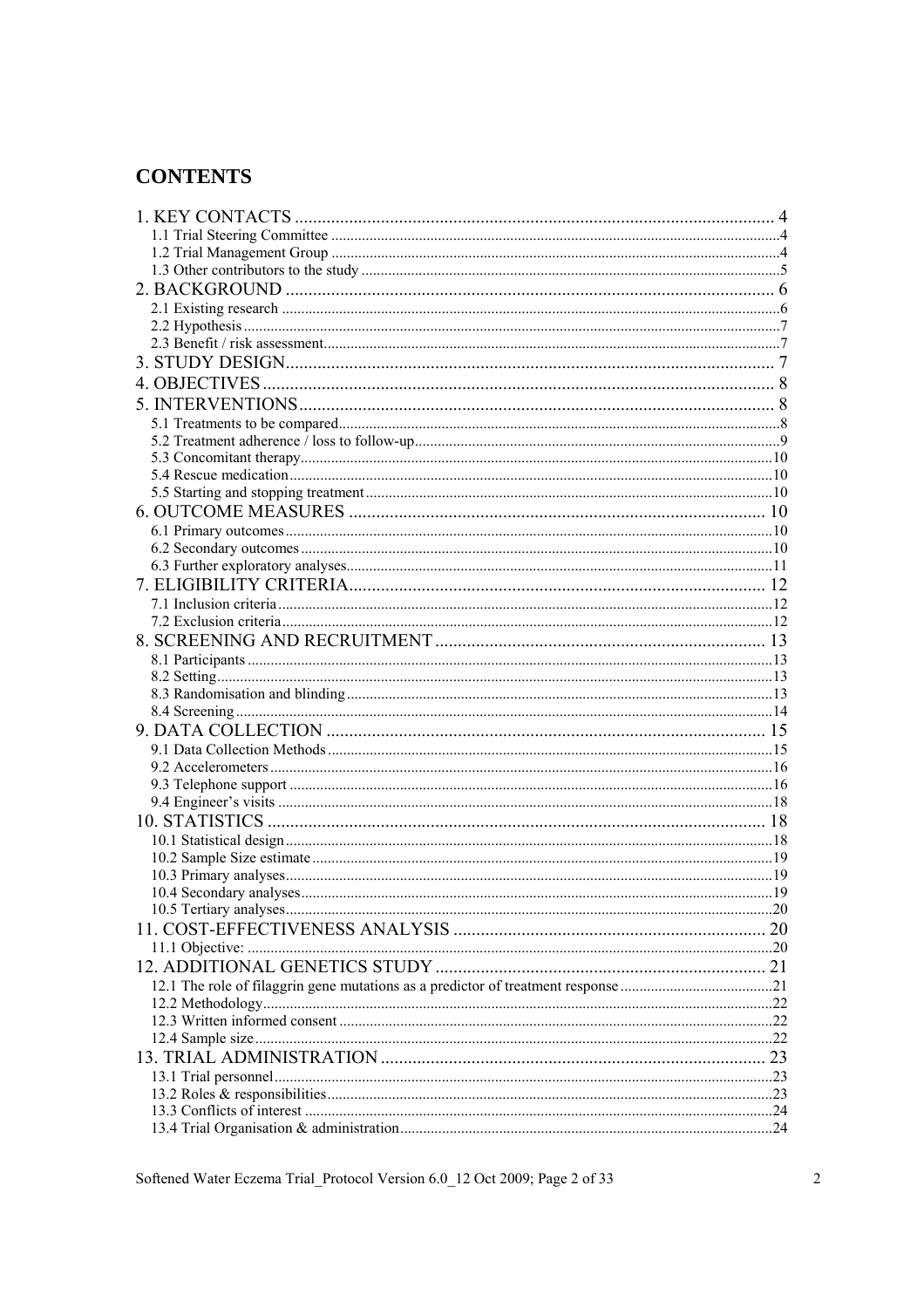| .25 |
|-----|
|     |
| 25  |
| .25 |
|     |
| 26  |
| 26  |
|     |
|     |
|     |
| 26  |
|     |
| 32  |
| 33  |

## **Abbreviations**

| <b>GCP</b>    | Good Clinical Practice                               |
|---------------|------------------------------------------------------|
| CI            | Chief Investigator                                   |
| <b>COREC</b>  | <b>Central Office for Research Ethics Committees</b> |
| <b>CRF</b>    | Case Report Form                                     |
| <b>CTSU</b>   | <b>Clinical Trials Support Unit</b>                  |
| <b>DFI</b>    | Dermatitis Family Impact (questionnaire)             |
| Eczema        | Atopic Eczema                                        |
| $EQ-5D$       | EuroQol 5 dimension (Quality of Life instrument)     |
| <b>HTA</b>    | <b>Health Technology Assessment</b>                  |
| <b>ITT</b>    | Intention to Treat                                   |
| <b>MREC</b>   | Multi-centre Research Ethics Committee               |
| <b>MHRA</b>   | Medicines & Healthcare Products Regulatory Agency    |
| PI            | Principal Investigator                               |
| <b>POEM</b>   | Patient-Oriented Eczema Measure                      |
| <b>SASSAD</b> | Six Area Six Signs Atopic Dermatitis Score           |
| <b>SOP</b>    | <b>Standard Operating Procedure</b>                  |
| <b>TCW</b>    | <b>Totally Controlled Weeks</b>                      |
| <b>TMG</b>    | <b>Trial Management Group</b>                        |
| <b>TSC</b>    | <b>Trial Steering Committee</b>                      |
| <b>WCW</b>    | Well Controlled Weeks                                |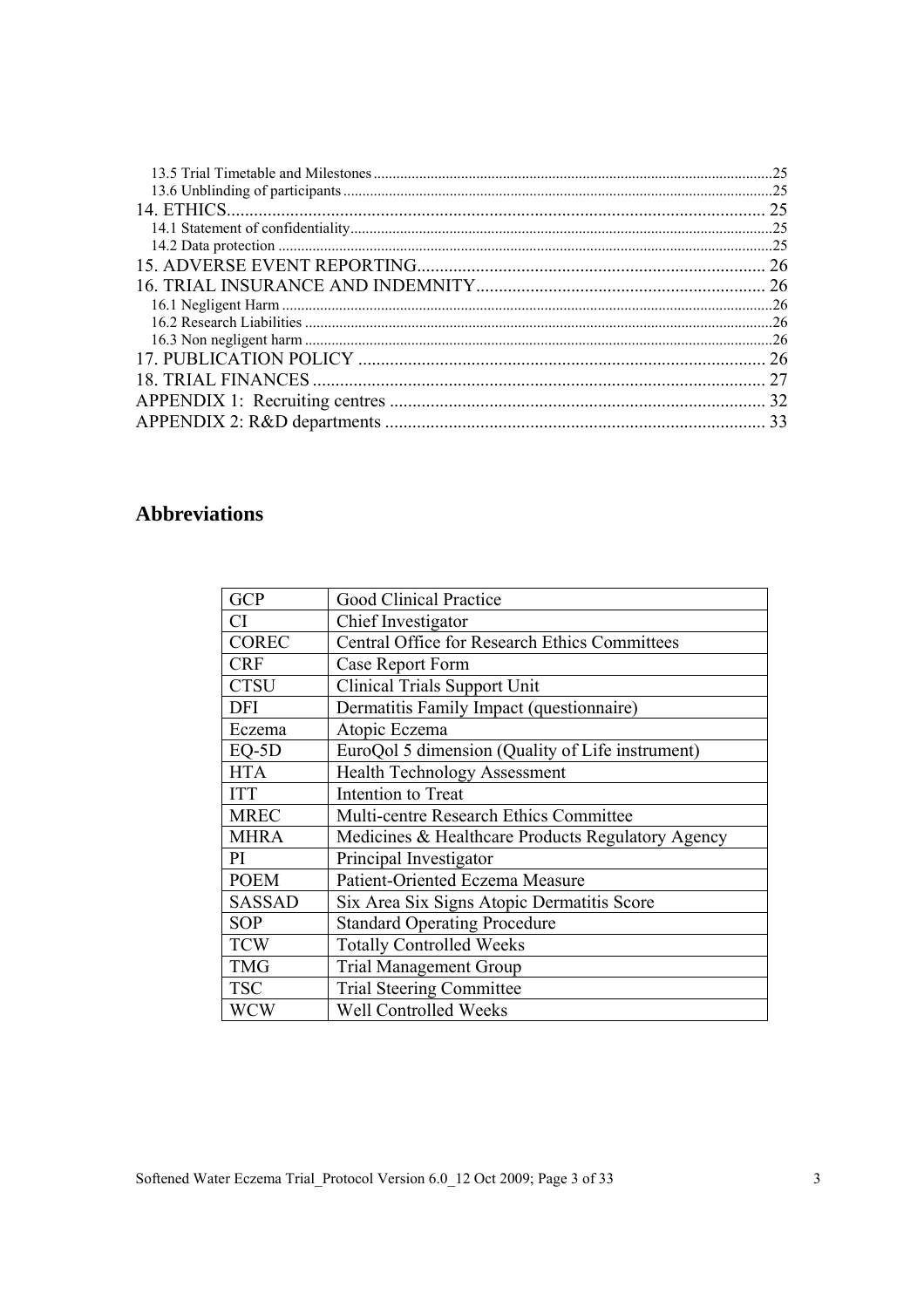## **1. KEY CONTACTS**

## **1.1 Trial Steering Committee**

| Name & Address                                 | Tel           | E-mail                             |
|------------------------------------------------|---------------|------------------------------------|
| Dr David Paige (TSC Chair)                     | 0207 377 7383 | David.paige@bartsandthelondon.nhs. |
| <b>Consultant Dermatologist</b>                |               | uk                                 |
| The Royal London Hospital, London              |               |                                    |
| Prof Hywel Williams (Chief Investigator)       | 0115 823 1047 | Hywel.williams@nottingham.ac.uk    |
| <b>Consultant Dermatologist</b>                |               |                                    |
| Centre of Evidence Based Dermatology           |               |                                    |
| University of Nottingham                       |               |                                    |
| Dr Ian Pollock (Principal Investigator)        | 0208 375 1900 | Ian.pollock@bcf.nhs.uk             |
| Consultant Paediatrician                       |               |                                    |
| Barnet & Chase Farm Hospital, London           |               |                                    |
| Mr David Potter (Consumer representative)      | 01795 473302  | dandsap@talktalk.net               |
| Research Biochemist (retired)                  |               |                                    |
| Prof Andrew Nunn (Statistician)                | 0207 670 4703 | Andrew.nunn@ctu.mrc.ac.uk          |
| MRC Clinical Trials Unit, London               |               |                                    |
| Dr Nerys Roberts (TSC Deputy Chair)            | 0208 746 5293 | n.roberts@doctors.net.uk           |
| <b>Consultant Dermatologist</b>                |               |                                    |
| Chelsea & Westminster Hospital, London         |               |                                    |
| Dr Ian Pallett (Water Industry Representative) | 0207 957 4554 | Ian.pallett@britishwater.co.uk     |
| British Water, London                          |               |                                    |
| Dr Karin Koller (Trial Manager)                | 0115 846 8623 | Karin.koller@nottingham.ac.uk      |
| Centre of Evidence Based Dermatology           |               |                                    |
| University of Nottingham                       |               |                                    |

## **1.2 Trial Management Group**

| Name & Address                                       | Tel           | E-mail                                |
|------------------------------------------------------|---------------|---------------------------------------|
| Prof Hywel Williams (Chief Investigator)             | 0115 826 1047 | Hywel.williams@nottingham.ac.u        |
| Consultant Dermatologist                             |               | k                                     |
| Centre of Evidence Based Dermatology                 |               |                                       |
| University of Nottingham                             |               |                                       |
| Dr Kim Thomas (Lead applicant)                       | 0115 846 8632 | $Kim. thomas(\theta)nottingham.ac.uk$ |
| Deputy Director, Centre of Evidence Based            |               |                                       |
| Dermatology, University of Nottingham                |               |                                       |
| Dr Sarah Meredith                                    | 0207 670 4700 | sarah.meredith@ctu.mrc.ac.uk          |
| Senior Clinical Epidemiologist                       |               |                                       |
| MRC Clinical Trials Unit, London                     |               |                                       |
| Professor Andrew Nunn                                | 0207 670 4703 | andrew.nunn@ctu.mrc.ac.uk             |
| Associate Director, MRC Clinical Trials Unit, London |               |                                       |
| Dr Angela Crook                                      | 0207 670 4703 | Angela.crook@ctu.mrc.ac.uk            |
| MRC Clinical Trials Unit, London                     |               |                                       |
| Dr Caroline Gilbert                                  | 0207 670 4703 | Caroline.gilbert@ctu.mrc.ac.uk        |
| MRC Clinical Trials Unit, London                     |               |                                       |
|                                                      |               |                                       |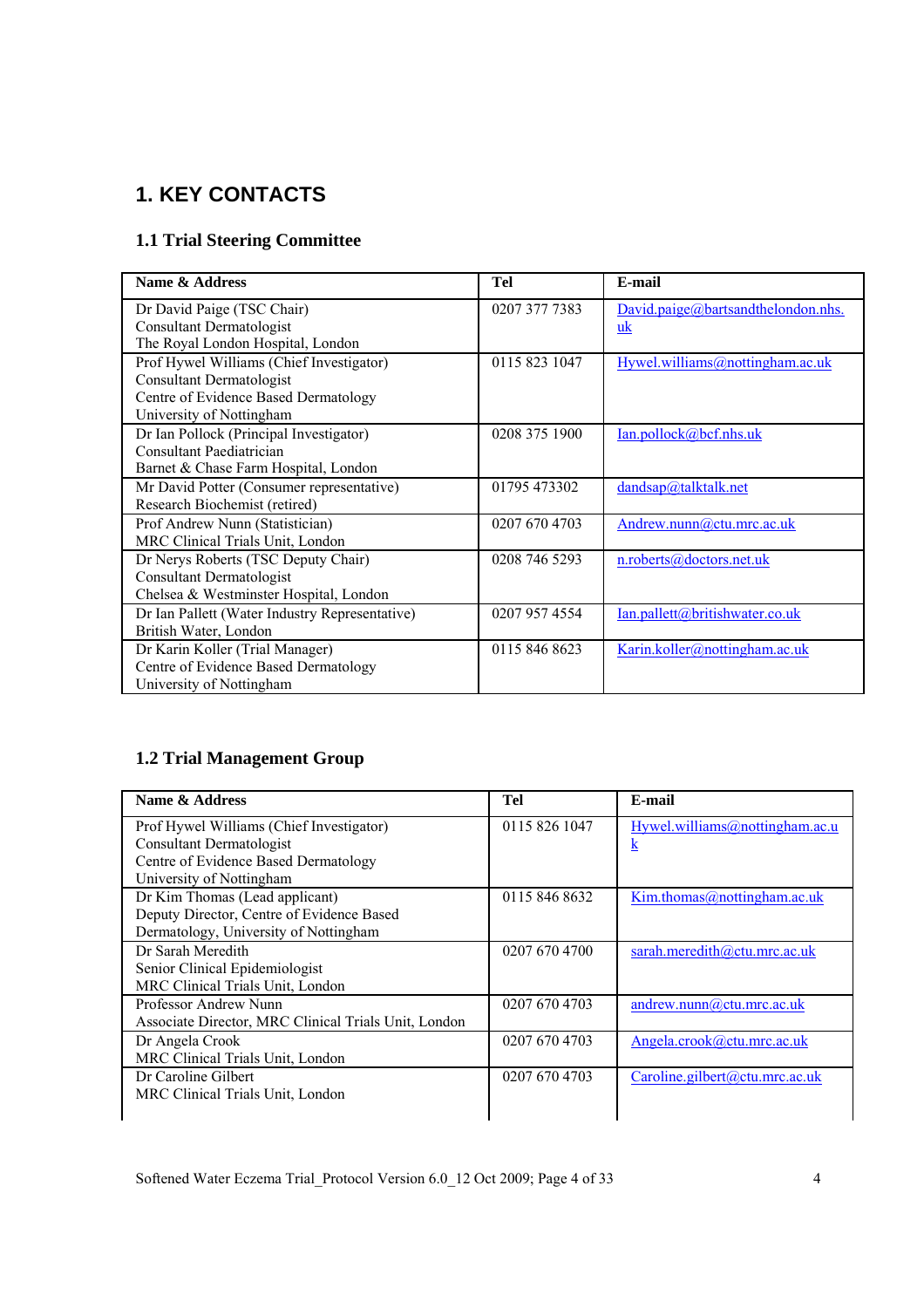| Dr Ian Pollock (Principal Investigator)               | 0208 375 1900 | ian, pollock@bcf.nhs.uk               |
|-------------------------------------------------------|---------------|---------------------------------------|
| Consultant Paediatrician                              |               |                                       |
| Barnet & Chase Farm Hospital, London                  |               |                                       |
| Dr Nigel Burrows (Principal Investigator)             | 01223 216 501 | nigel.burrows@addenbrookes.nhs        |
| <b>Consultant Dermatologist</b>                       |               | .uk                                   |
| Addenbrookes Hospital, Cambridge                      |               |                                       |
| Professor Tara Dean (Principal Investigator)          | 023 9284 4405 | tara.dean@port.ac.uk                  |
| Reader in Epidemiology/Deputy Director of Asthma &    |               |                                       |
| Allergy Research Centre                               |               |                                       |
| St Mary's Hospital, Isle of Wight                     |               |                                       |
| Dr Robin Graham-Brown (Principal Investigator)        | 0116 258 5384 | robin.grahambrown@uhl-                |
| Consultant dermatologist/Hon Senior Lecturer          |               | tr.nhs.uk                             |
| University Hospitals of Leicester NHS Trust           |               |                                       |
| Dr Mansoor Dilnawaz (Principal Investigator)          | 01205 446436  | Mansoor.dilnawaz@ulh.nhs.uk           |
| Consultant Dermatologist, Pilgrim Hospital, Boston    |               |                                       |
| United Lincolnshire Hospitals NHS Trust               |               |                                       |
| Dr Edel O'Toole (Principal Investigator)              | 020 7882 2483 | e.a.otoole@qmul.ac.uk                 |
| Consultant Dermatologist, The Royal London Hospital   |               |                                       |
| Dr Tracey Sach                                        | 01603 592022  | t.sach@uea.ac.uk                      |
| Senior Lecturer in Health Economics                   |               |                                       |
| University of East Anglia                             |               |                                       |
| Grant Audemard (Water Softener Industry Rep)          | 01489 566970  | gaudemard@kinetico.co.uk              |
| Kinetico UK Ltd, Park Gate, Hampshire                 |               |                                       |
| Tony Frost (Water Softener Industry Rep)              | 01952 691219  | Tonyfrost@aquafocus.co.uk             |
| Aqua Focus Ltd, Newport, Shropshire                   |               |                                       |
| Dr Karin Koller (Trial Manager)                       | 0115 846 8623 | Karin.koller@nottingham.ac.uk         |
| Centre of Evidence Based Dermatology                  |               |                                       |
| University of Nottingham                              |               |                                       |
| Jane Grundy (Research Nurse)                          | 01983 534178  | Jane.grundy@iow.nhs.uk                |
| St Mary's Hospital, Isle of Wight                     |               |                                       |
| Rhiannon Medhurst (Research Nurse)                    | 0208 375 2398 | Rhiannon.medhurst@bcf.nhs.uk          |
| Barnet & Chase Farm Hospital, London                  |               |                                       |
| Rosalind Simmonds (Research Nurse)                    | 01223 216465  | rosalind.simmonds@addenbrooke         |
| Addenbrooke's Hospital, Cambridge                     |               | s.nhs.uk                              |
| Susan Davies-Jones (Research Nurse)                   | 07982 466230  | Sue.davies-                           |
| QMC and University of Nottingham                      |               | jones@nottingham.ac.uk                |
| Amanda Roper (MCRN-funded Research Nurse)             | 01522 573096  | Amanda.Roper@ulh.nhs.uk               |
| United Lincolnshire Hospital NHS Trust                |               |                                       |
| Alison Allen (MCRN-funded Research Nurse)             | 0207 3777000  | alison.allen@bartsandthelondon.n      |
| Barnet & Chase Farm Hospital, London                  | xtn 3940      | hs.uk                                 |
| John Kyle (Engineers main contact, mainland)          | 01489 566973  | jkyle@kinetico.co.uk                  |
| Kinetico UK Ltd, Park Gate, Hampshire                 |               |                                       |
| John Bisset, Engineering Services Manager             | 01489 566970  | jbisset@kinetico.co.uk                |
| Kinetico UK Ltd, Park Gate, Hampshire                 |               |                                       |
| Robin Stevens (Engineers main contact Isle of Wight), | 01983 537331  | $robin(\overline{a})$ mgheating.co.uk |
| MG Heating, Newport, IOW                              |               |                                       |

# **1.3 Other contributors to the study**

| Mr Paul Cartledge                    | 0115 951 5679 | Paul.cartledge@nottingham.ac.uk |
|--------------------------------------|---------------|---------------------------------|
| Head of Research Grants & Contracts, |               |                                 |
| University of Nottingham             |               |                                 |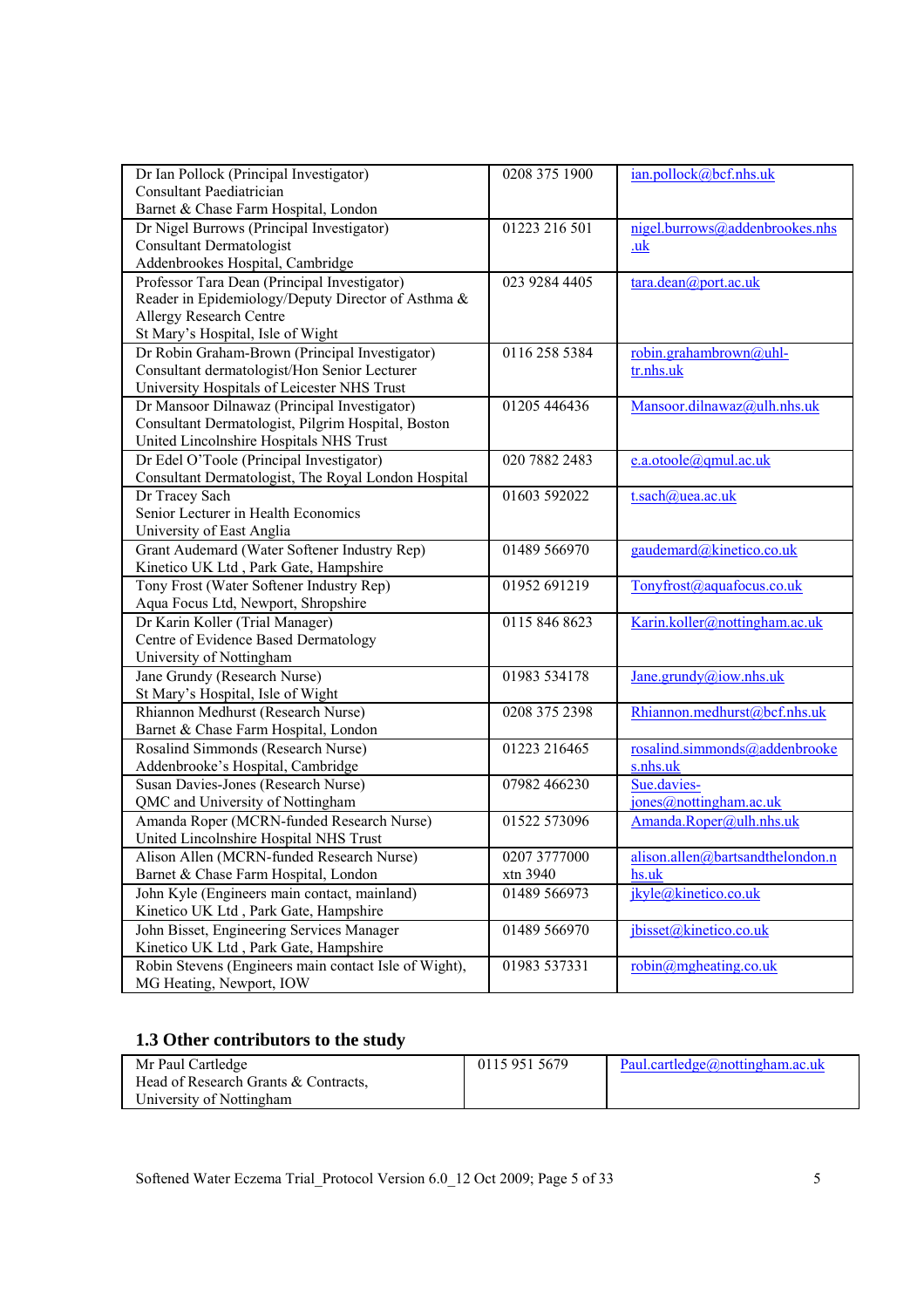| Dr Alan Irvine,                                   | $+35314282532$ | alan.irvine@olhsc.ie             |
|---------------------------------------------------|----------------|----------------------------------|
| Consultant Paediatric Dermatologist,              |                |                                  |
| Our Lady's Hospital, Crumlin, Dublin              |                |                                  |
| Mr Par Khosa                                      | 0115 951 5792  | Par.khosa@nottingham.ac.uk       |
| Finance Department                                |                |                                  |
| University of Nottingham                          |                |                                  |
| Mr Stephen Lemon                                  | 023 8059 5616  | S.P.Lemon@soton.ac.uk            |
| Monitoring Manager                                |                |                                  |
| Health Technology Assessment, Southampton         |                |                                  |
| Professor W.H.Irwin McLean                        | 01382 425618   | w.h.i.mclean@dundee.ac.uk        |
| Professor of Human Genetics.                      |                |                                  |
| University of Dundee                              |                |                                  |
| Professor Mark Sculpher                           | 01904 321401   | $M$ js23@york.ac.uk              |
| Professor of Health Economics, University of York |                |                                  |
| Mr Daniel Simpkins                                | 0115 823 0508  | Daniel.simpkins@nottingham.ac.uk |
| Data Manager, University of Nottingham CTSU       |                |                                  |

# **2. BACKGROUND**

### **2.1 Existing research**

The NHS Health Technology Assessment (HTA) systematic review of atopic eczema treatments included a chapter on the evidence base for non-pharmacological interventions<sup>1</sup>. This failed to identify any trials evaluating the use of water softeners for patients with atopic eczema. The only trials of possible relevance were an inconclusive trial looking at the benefits of salt baths, and another that examined the use of biological versus non-biological washing powders. This search was updated in 2006 and no new references were found.

There is epidemiological evidence linking increasing water hardness with increasing atopic eczema prevalence. This was first demonstrated by the current research team in an ecological study published in *The Lancet* of 4141 randomly selected primary school children in the Nottingham area<sup>2</sup>. The 1-year period prevalence of eczema was 17.3% in the hardest water category and 12.0% in the lowest (odds ratio of 1.54, 1.19-1.99 after adjustment for confounders). Similar results have recently been found in Japan<sup>3</sup>.

If the above associations are true, a number of plausible mechanisms can be forwarded to suggest why hard water could exacerbate eczema. Perhaps the most likely explanation is increased soap usage in hard water areas; the deposits of which can cause skin irritation in eczema sufferers. A direct chemical irritant effect from calcium and magnesium salts is also possible, or an indirect effect of enhanced allergen penetration from skin barrier disruption.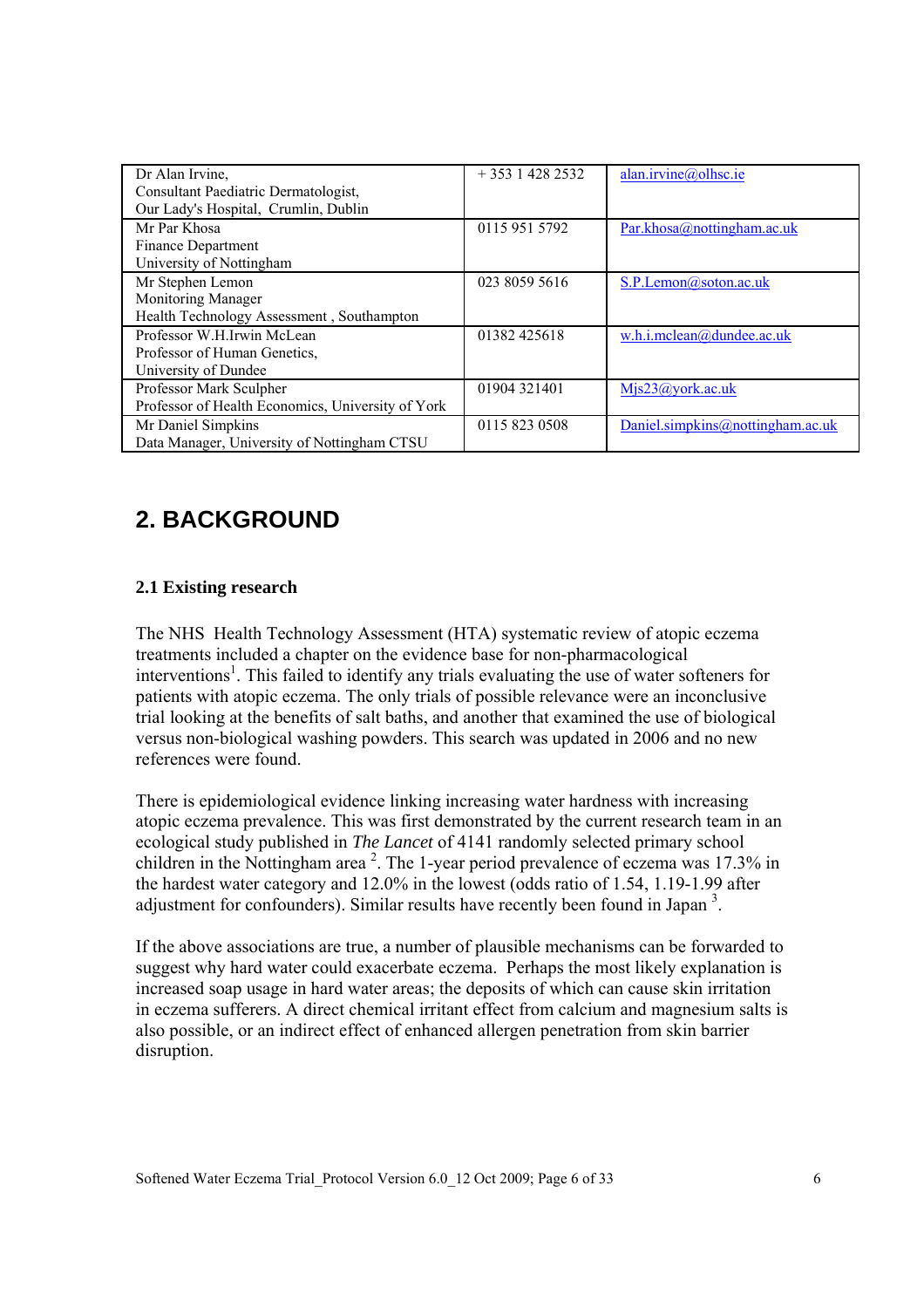### **2.2 Hypothesis**

- That the installation of an ion-exchange water softener will help to relieve the symptoms of eczema in children with moderate to severe eczema.
- That the installation of an ion-exchange water softener will result in cost implications to both patients and the NHS.

#### **2.3 Benefit / risk assessment**

This is very low risk trial as the intervention is non invasive with no known clinical side effects. Participants simply receive softened water for bathing and washing of clothes. Drinking water will remain unchanged.

The water softening units will be installed by a qualified water engineer according to the Code of Practice produced by British Water.

The unit to be used is a generic version of a commercially available unit which has been encased in a generic outer box in order to prevent commercial advantage for any individual water softener supplier. Ion-exchange technology is well understood and widely used throughout the world.

Possible benefits to trial participants, in addition to improvement in eczema symptoms, include reduced scaling of water appliances, reduced soap / cleaning product consumption and reduced energy consumption.

## **3. STUDY DESIGN**

This is a single-blind, parallel group randomised controlled trial of 12-week duration, followed by a 4-week cross-over period (Figure 1). The study will be analysed as a parallel group study, but the final 4 week period will include exploratory analyses to explore within person effects. Specifically, these exploratory analyses will provide further information on (i) the speed of onset of benefit for the delayed treatment group, and (ii) on how quickly benefits are lost once treatment is removed in the active treatment group. Three hundred and ten children with moderate to severe eczema will each be enrolled into the study for a period of 16 weeks. Participants will be enrolled over a period of 18-20 months, starting in Spring 2007. The end of study is defined as being the final assessment visit of the last participant into the trial.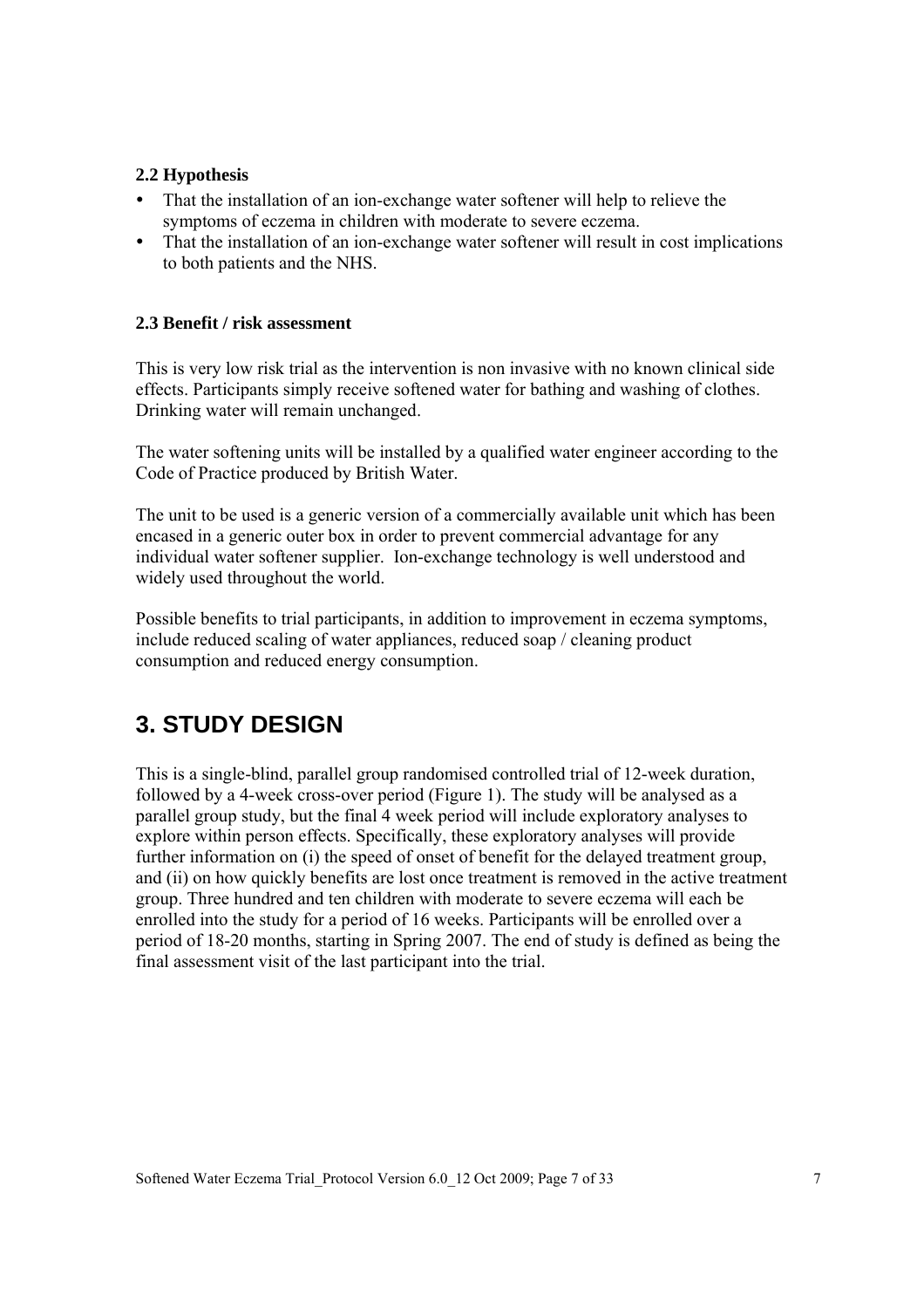#### *Figure 1: Study design*

|                | $STUDY PERIOD = 16 weeks$                                |                |                            |
|----------------|----------------------------------------------------------|----------------|----------------------------|
|                | 0 to 12 weeks                                            | 12 to 16 weeks |                            |
| <b>Group A</b> | Usual eczema care + water softener installed $(n = 155)$ | Unit removed   | Option to<br>purchase unit |
| <b>Group B</b> | Usual eczema care + delayed installation $(n = 155)$     | Unit installed | at reduced cost            |

# **4. OBJECTIVES**

- i. To assess whether the installation of an ion-exchange water softener improves eczema in children.
- ii. If so, to establish the likely cost and cost-effectiveness of this intervention.

# **5. INTERVENTIONS**

#### **5.1 Treatments to be compared**

l

Ion-exchange water softening units will be compared with usual care. Ion exchange water softening is a scientifically defined, understood and described process using a synthetic polystyrene resin in which primarily the divalent cations (positively charged), calcium and magnesium found in domestic water supplies, are replaced by the monovalent cation, sodium, from common salt. The water softener used in the study has two cylinders of resin which are used alternately. A control valve ensures that when the resin capacity of one cylinder is exhausted it automatically switches the water flow to the second cylinder and, using common salt, regenerates the first to be ready for use when the second is exhausted. Ion-exchange water softening units typically reduce the water hardness to practically zero<sup>1</sup>.

All units will be installed in the child's principal residence and salt will be supplied for the duration of the trial. Standard procedure will be to soften all water in the home, and provide mains drinking water through an extra (faucet-style) tap installed at the side of the kitchen sink. Participants will be given the opportunity to opt out of having this

<sup>&</sup>lt;sup>1</sup> By contrast, physical water conditioners affect the behaviour of calcium in water but they do not remove it. The process by which they have this effect is not fully understood scientifically and so their design is empirical. Whether or not Physical Water Conditioners have a beneficial effect on eczema is a question for future study once proof of principle has been tested using established ion-exchange technology.

Softened Water Eczema Trial Protocol Version 6.0 12 Oct 2009; Page 8 of 33 8 8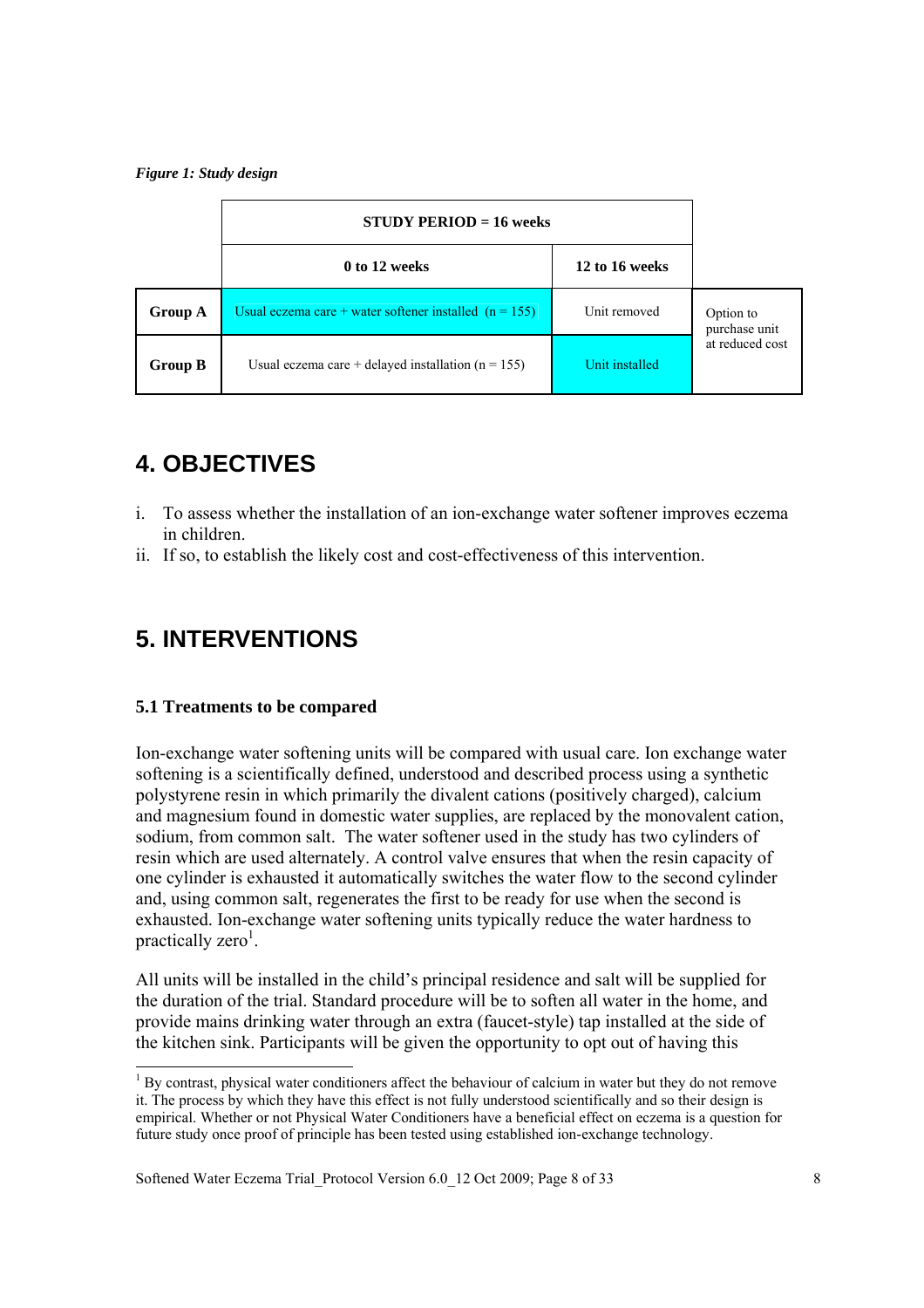separate, mains drinking water tap if they prefer.

Apart from having a unit installed in the home, participants will continue with their usual eczema treatments in the usual way and will be asked to bathe / wash their clothes according to their usual practice. The units will meet all necessary quality standards, and will be installed by a trained water engineer according to British Water's code of practice.

The water softeners to be used in this trial will be supplied and paid for by a consortium of representatives from the water treatment industry, co-ordinated through their Trade Association. The units will be encased in an unmarked box in order to prevent the possibility of commercial advantage to any particular company. Similarly, unmarked salt will be supplied for use during the trial.

Participants allocated to delayed installation will subsequently receive an active unit at week 12

During the pilot study, approval was sought from the Housing Departments of local Councils to install units in the homes of Council tenants. This was very successful and will be used again in the main trial in order to be as inclusive as possible with regards to trial participants. The relevant water companies will also be informed of the trial, and will be provided with details of the likely number of water softeners to be installed in each region.

#### **5.2 Treatment adherence / loss to follow-up**

Compliance with treatment does not represent a large problem for this trial as long as the participants are not absent from home for long periods of time. With the exception of a drinking water tap, the water is simply softened (or not) for the entire household. However, participants must remember to periodically replenish the salt (every few weeks) and it is possible that this may not be done. Evidence from the pilot study suggested that some families did use less salt than others.

In order to assess that the units are working correctly, water samples will be sent to the research team once a week. Any samples with a reading of > 20 mg/L calcium carbonate will be referred back to the engineer for investigation. Participants will also be reminded of the importance of replenishing the salt supply by telephone at 8 weeks. A weekly reminder will also be included in the child's symptom diary.

It is anticipated that loss to follow-up will be <15%. For the pilot study all of the children attended for their final appointment. Nevertheless, a previous 18-week study of treatments for children with atopic eczema run by the investigators resulted in a loss to follow-up of  $15\%$ <sup>4</sup> and we propose to adopt this as a more conservative estimate. At the end of the study all participants will be offered the chance to purchase the units at a reduced cost (£446.50 inclusive of VAT, installation and warranty; this is approximately half the full retail price).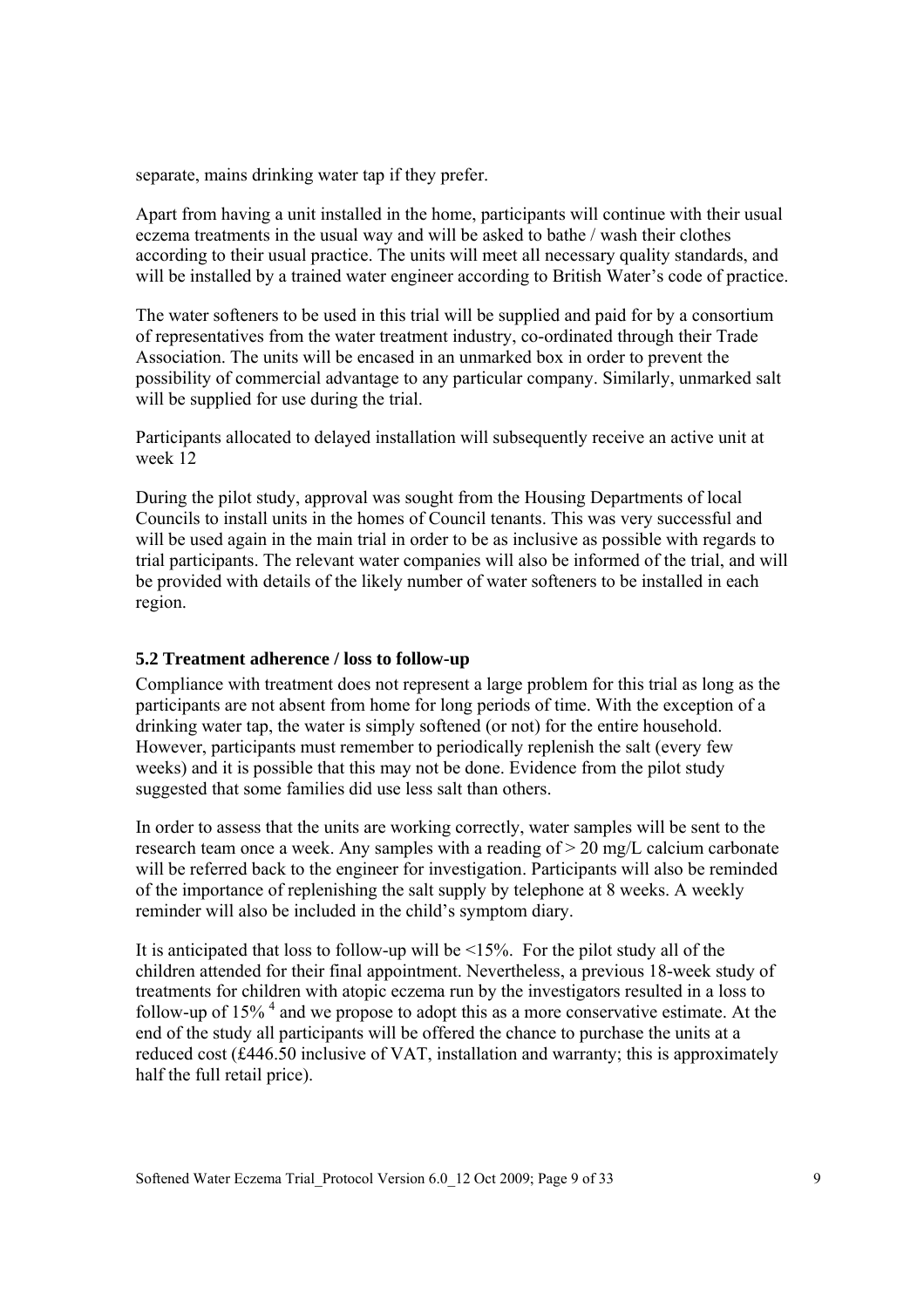### **5.3 Concomitant therapy**

Participants will be allowed to use their usual eczema treatments as prescribed. However, children will be asked not to start any NEW treatments during the period of the study if medically possible. (*See also* exclusion criteria).

### **5.4 Rescue medication**

Rescue medication will be defined by asking participants at the recruitment visit what they would do if they needed to "step-up" their treatment in response to a worsening of the eczema. The need to "step-up" treatment will then be recorded in the child's diary on a daily basis.

### **5.5 Starting and stopping treatment**

Units will be installed in the participants' homes as soon as possible after being randomized to treatment (ideally within 10 working days).

If participants choose to withdraw from the study, any units that have been installed will be removed as soon as is practicably possible. Participants will be asked to complete an end of study questionnaire at this time and diaries will be collected.

If participants are away from the main residence for any reason, this information will be recorded in their treatment diaries. Absence from the home will be included in a predictors of response model and will be used as a measure of treatment adherence for the (secondary) per protocol analysis.

# **6. OUTCOME MEASURES**

### **6.1 Primary outcomes**

1. Difference between the active vs. standard treatment groups with regard to mean change in disease severity (Six Area Six Sign Atopic Dermatitis Score – SASSAD<sup>5</sup>) at 12 weeks compared to baseline. SASSAD is an objective severity scale that is completed by the research nurse during follow-up appointments. It does not involve input from the participant in any way.

#### **6.2 Secondary outcomes**

1. Difference between the groups in the proportion of time spent moving during the night<sup>2</sup>. Movement will be captured for periods of one week at week 1 and week 12, and will be measured using accelerometers (Actiwatch<sup>TM</sup>). These units are worn by the child in the same way as a wrist watch

<sup>&</sup>lt;sup>2</sup> This outcome has been included as an objective surrogate for sleep loss and itchiness (two of the defining features of eczema). Previous research has suggested that this is a suitable objective tool for assessing itch  $6,7$  and further pilot work is currently underway to assess its suitability for use within this trial (results available Dec 2006)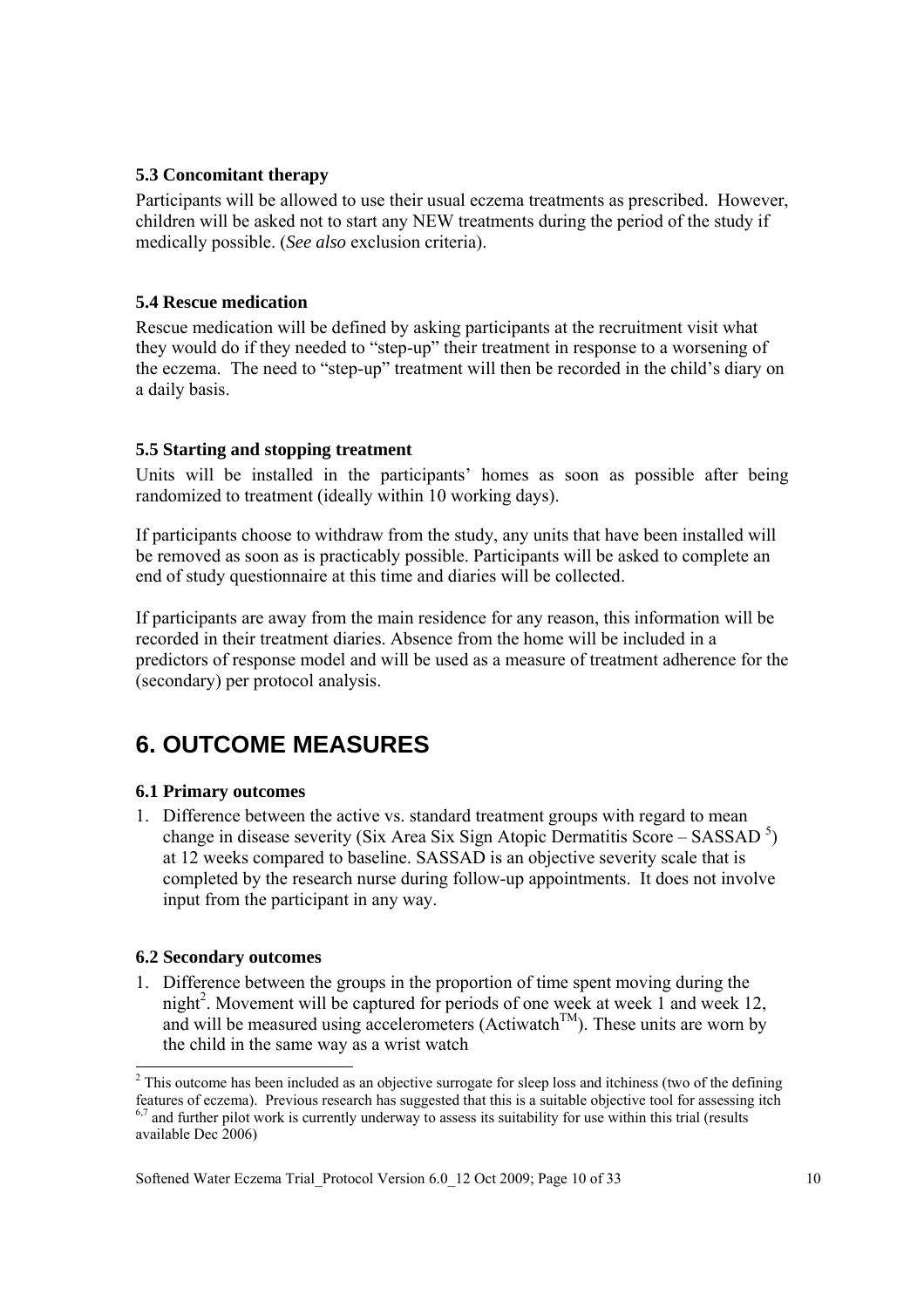This outcome has been included as an objective surrogate for sleep loss and itchiness (two of the defining features of eczema). Previous research has suggested that this is a suitable objective tool for assessing itch  $6.7$  and further pilot work is currently underway to assess its suitability for use within this trial (results available in 2007).

- 2. Difference in proportion of children who report either good or excellent improvement in eczema severity at 12 weeks (using a 5-point Likert scale).
- 3. Difference in the amount of topical corticosteroid / calcineurin inhibitors used during the 12 week study period.
- 4. Difference in Patient Oriented Eczema Measure (POEM $8$ ) collected at baseline, weeks 4, 12 and 16. This scale is a well validated tool that has been developed to capture symptoms of importance to patients (rather than objective signs that are used in traditional severity scales, such as SASSAD).
- 5. Difference in the number of totally controlled weeks (TCW) and well controlled weeks (WCW) based on the number of days with eczema symptoms and the number of days that topical treatment is applied. This outcome is based on a recent systematic review conducted by the applicants looking at ways of assessing long-term control for chronic conditions such as atopic eczema, asthma and rheumatoid arthritis <sup>9</sup>. The terms TCW and WCW have been adopted for use by researchers in the field of asthma and appear to be a useful and intuitive means of capturing disease activity over time.
- 6. Difference in the mean change in the Dermatitis Family Impact (DFI) questionnaire at 12 weeks  $10$ . This scale was chosen as an appropriate quality of life scale for the study for two reasons:
	- *The intervention involves the entire household, so a quality of life scale appropriate to the family unit seems most appropriate.*
	- *It avoids the need to use two different age-specific dermatology quality of life scales (the Children's Dermatology Life Quality Index<sup>11</sup> and the Infants version of the same scale*<sup> $12$ </sup>).
- 7. Mean change in health related Quality of Life at 12 weeks. This will be captured using a generic measure of health utility (the children's version of the EQ-5D for children aged 7 years and over, or the proxy version of the EQ-5D for children aged 3 to 6 years  $^{13}$ ).

#### **6.3 Further exploratory analyses**

In addition to the main outcomes listed above, further exploratory analyses are planned as follows

• Difference in mean change in disease severity (SASSAD) at 4 weeks compared to

Softened Water Eczema Trial Protocol Version 6.0 12 Oct 2009; Page 11 of 33 11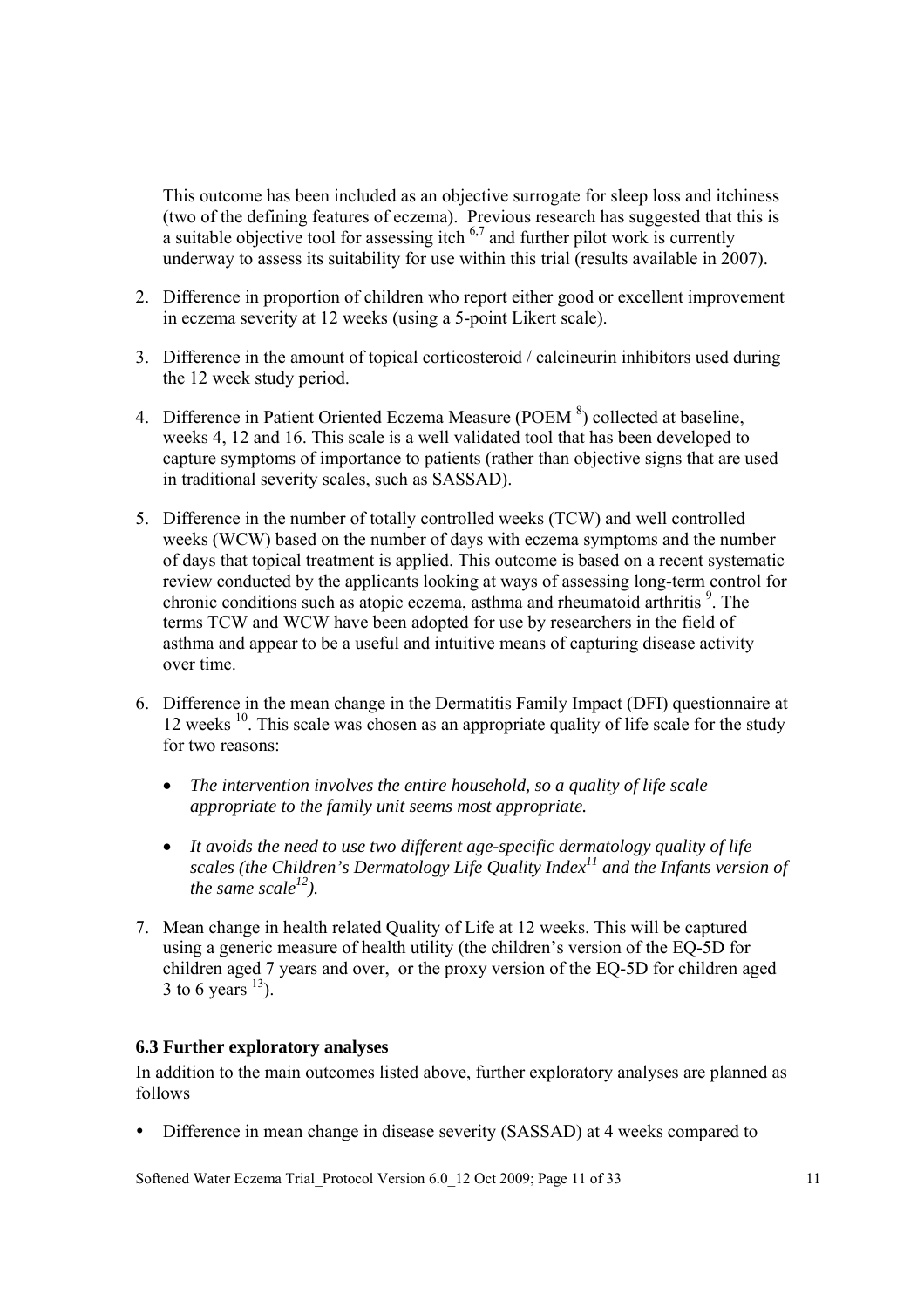baseline. This outcome is included in order to capture speed of onset of benefit.

- Further within person analyses will be conducted comparing outcomes collected during the final 4-week period (12 to 16 weeks), with those collected during the initial 4 weeks of the study (0 to 4 weeks). Data collected for the active treatment group will provide an indication of the likely carry-over effect of this intervention, which will be useful in planning the design of future trials in this area. Data collected for the delayed treatment group will inform the analysis regarding speed of onset of improvement.
- Predictors of response model including baseline factors such as filaggrin status (see later section), baseline eczema severity, water hardness, swimming activity and time away from the home).

# **7. ELIGIBILITY CRITERIA**

The intention is to keep entry criteria as broad as possible in order to improve the external validity of the trial and to boost recruitment.

## **7.1 Inclusion criteria**

- Children aged 6 months to 16 years at baseline, with eczema as defined by the UK refinement of the Hanifin and Rajka diagnostic criteria 14.
- Eczema present at time of assessment (minimum SASSAD score of 10).
- Baseline water hardness of  $>200$  mg/L of calcium carbonate.
- Home suitable for the installation of a water softening device (as assessed by water engineer)

Only one child will be enrolled per family. The choice as to which child becomes involved will be made by the parents and children involved, taking into account the inclusion criteria above.

### **7.2 Exclusion criteria**

- Children who plan to be away from home for  $>21$  days in total during the 16-week study period. This has been deemed necessary in order to ensure adequate exposure to the intervention. We will also aim to ensure children do not have a planned holiday in the 4 weeks prior to their 12 week assessment visit.
- Children who have taken systemic medication (e.g. Cyclosporin A, methotrexate) or UV light for their eczema within the last 3 months because of their long lasting effects.
- Children who have taken oral steroids within the last 4 weeks, or who, as a result of seeing a healthcare professional, have started a new treatment regimen for eczema within the last 4 weeks.
- Families who already have a water treatment device installed, including ion-exchange softeners, polyphosphate dosing units or physical conditioners.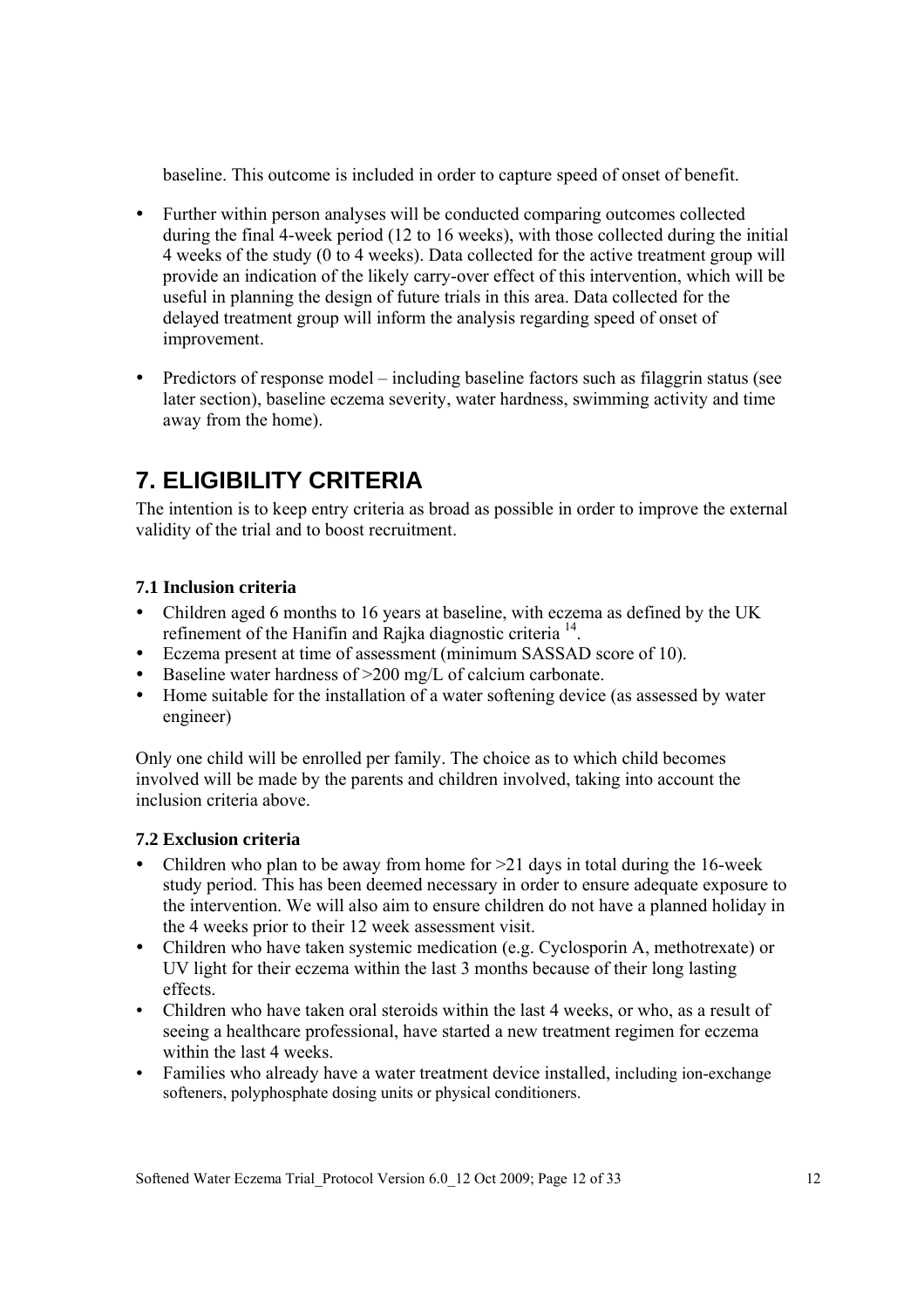# **8. SCREENING AND RECRUITMENT**

### **8.1 Participants**

Children aged 6 months to 16 years with atopic eczema will be enrolled into the study. A diagnosis of eczema will be standardised using the UK working party's diagnostic criteria for atopic eczema  $14$ . It is anticipated that participants will be recruited at a rate of 4-5 per centre per month and that recruitment will take place over 18 to 20 months.

### **8.2 Setting**

Recruitment will take place in eight secondary care referral centres in the UK serving a variety of ethnic and social groups and including both urban and peri-urban dwellings. All have predominantly hard water (although water in the Nottingham area is mixed). Inclusion criteria assume baseline water hardness of  $>200$  mg/L for entry into the trial. The eight recruiting centres will be i) Queen's Medical Centre, Nottingham; ii) Barnet & Chase Farm Hospital, London; iii) Addenbrookes Hospital, Cambridge; iv) The David Hide Asthma and Allergy Research Centre, St Mary's Hospital, Isle of Wight Healthcare Trust, Isle of Wight, v) University Hospital of Leicester NHS Trust, vi) St Mary;s Hospital, Portsmouth, vii) United Lincolnshire Hospitals NHS Trust and (viii) The Royal London Hospital. All centres hold designated paediatric clinics in which children with eczema are commonly seen.

Participants will be informed of the trial in various ways. In order to "kick start" recruitment during the initial phase, patients who have been referred to the recruiting centres over the previous 12-18 months will be sent letters and information sheets about the trial. On-going recruitment will also take place through outpatient clinics, although children who have recently seen a dermatologist (and have started on a new treatment regimen), will not be able to enter the trial for at least 4 weeks. In addition, R&D approval will be sought from Primary Care Trusts local to the seven recruiting centres, and letters and information sheets sent to patients under the dermatological care of their GP. In addition, primary schools will be informed of the trial and efforts will be made to advertise the study through direct advertising in the local media, and on relevant websites. Recruitment in Nottingham will be limited to those areas with a hard water supply based on postcode areas.

#### **8.3 Randomisation and blinding**

Participants will be entered into a web-based randomisation programme by the Trial Manager, or Research Nurse. This will randomise them to one of the 2 treatment arms based on a computer generated code, using random permuted blocks of randomly varying size. This will be created by the Nottingham Clinical Trials Support Unit (CTSU) in accordance with their standard operating procedure, and held on a secure server. The randomisation will be stratified by age, disease severity (baseline  $SASSAD \leq 20$ , or SASSAD score >20) and recruiting centre. Access to the sequence will be confined to the CTSU Data Manager. Allocation to treatment arms will be in the ratio 1:1 and the Trial Manager will access the treatment allocation for each participant by means of a remote,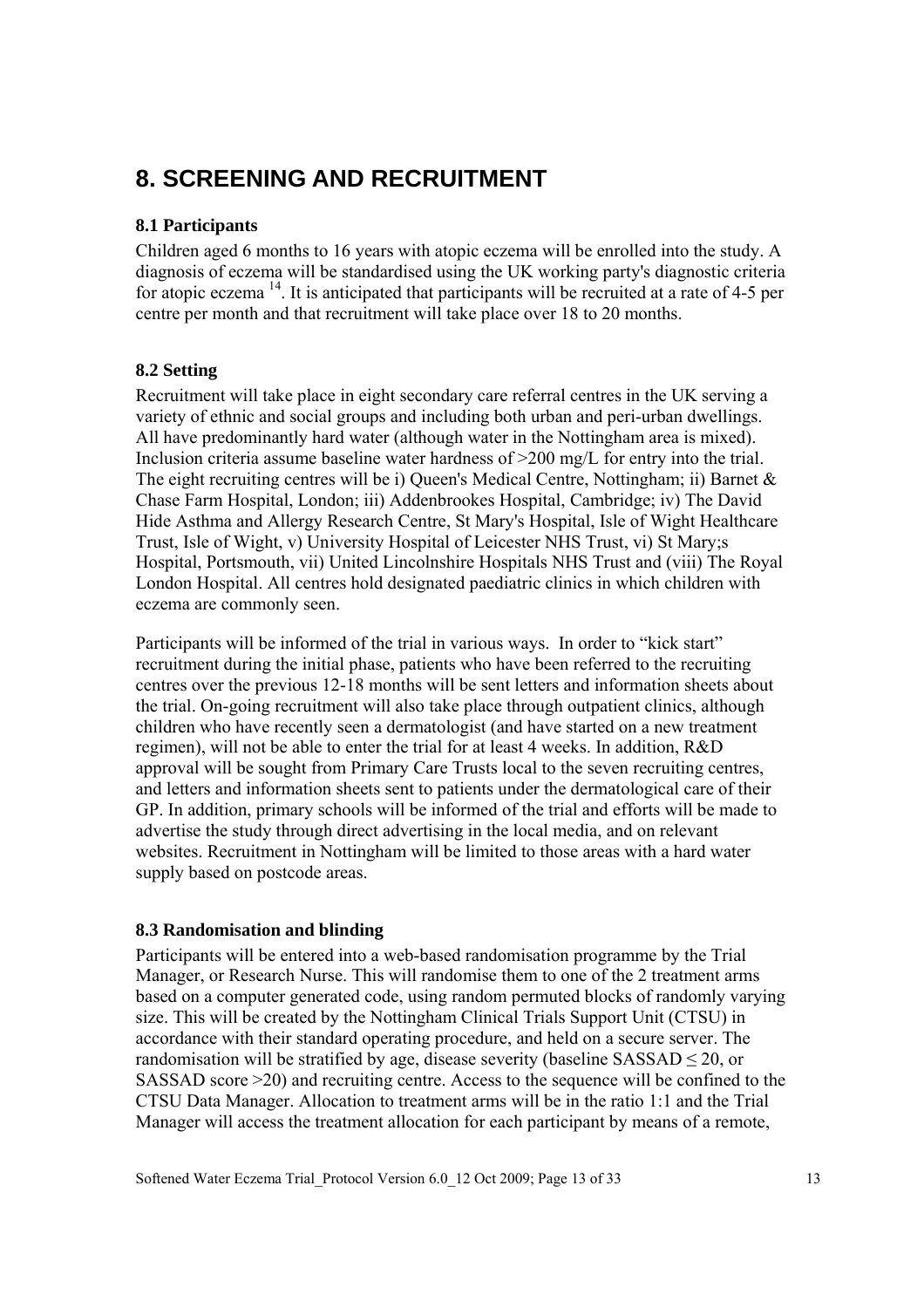internet-based randomisation system developed and maintained by the Nottingham CTSU. The allocation group will be indicated to the Trial Manager only after baseline data have been irrevocably entered into the randomisation programme. The sequence of treatment allocations will be concealed until interventions have all been assigned and recruitment and data collection are complete.

The research nurses will be blinded to treatment allocation throughout the study period and the trial statistician will analyse the results based on treatment code, using an analysis plan finalised prior to revealing the coded allocation sequence. Only after the analysis is complete will the actual treatment arms corresponding to treatment codes be revealed. The only study personnel in direct contact with study participants will be the research nurses and water engineers. The trial manager and study support staff at the co-ordinating centre in Nottingham will have telephone contact with parents of participants. Trial participants will continue to see healthcare professionals for their usual eczema care.

Since participants will not be blinded to the study intervention, an objective primary outcome has been chosen in order to minimise response bias, The primary outcome of disease severity, measured using the Six Area Six Signs Atopic Dermatitis scale (SASSAD) will be assessed by the research nurses who are blind to treatment allocation. This scale is based purely on physical examination of the skin and does not require input from the participants themselves. Other secondary objective outcomes include nocturnal movement (measured using accelerometers) and the use of topical therapy.

Participants will be discouraged from discussing which treatment they have received with the research nurse. In order to reduce the opportunity for 'un-blinding', telephone contacts will be conducted by the (un-blinded) trial manager whenever possible and participants will be reminded not to mention their treatment allocation to the research nurse prior to their assessment visits. The importance of maintaining 'blinding' will also be highlighted in the participant information sheets.

Integrity of information bias will be assessed using clinical photographs of a target lesion. These images will be taken at each assessment visit and graded remotely by 2 independent dermatologists. These dermatologists will not be aware of the study design, or of the assessment visit at which the image was taken. Should the two dermatologists score an image very differently, a  $3<sup>rd</sup>$  dermatologist will be asked to adjudicate. This method of photo assessment worked well in the pilot study.

#### **8.4 Screening**

Screening for the trial will be a 3-stage process. Those who express a willingness to take part in the trial will be approached as follows (NOTE: the order of the contacts may vary depending on the recruitment route):

1. By telephone or postal questionnaire – participants will be sent a Participant Information Leaflet along with a screening checklist. This will be followed up by telephone to assess eligibility. Participants will give either written or verbal agreement at this time for the study's water engineer to visit their home.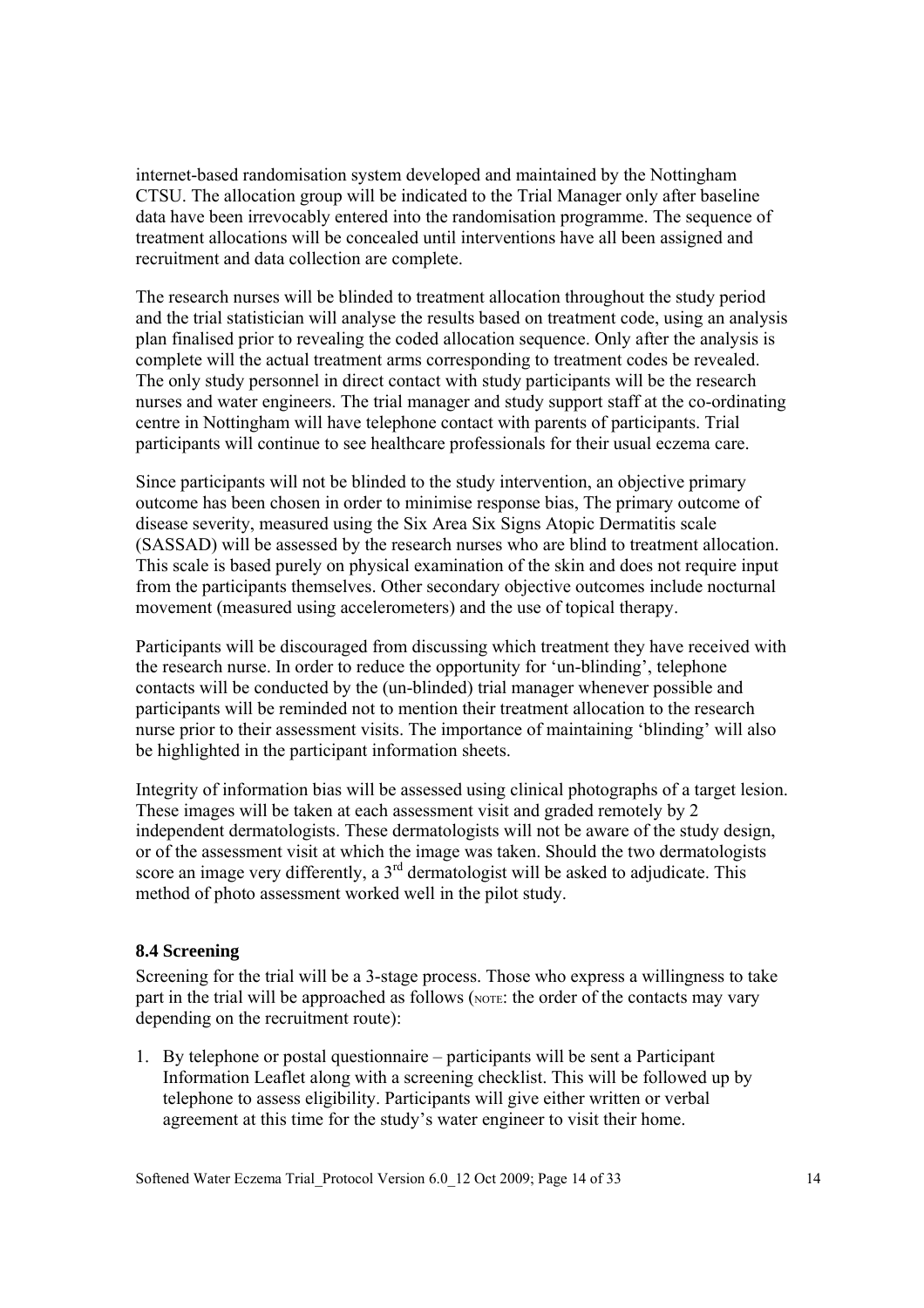- 2. Home visit by the engineer the home will be assessed for suitability of installation of a water softening device.
- 3. Appointment with the research nurse assessment of eligibility criteria and recruitment into the trial. This appointment will be carried out in outpatients or in the patient's home.

Consent will be taken by the research nurse prior to conducting the recruitment assessment. Five copies of the consent forms will be generated for: i) the participants; ii) the medical notes; iii) the child's GP; iv) the Trial Master File and v) the local Site File.

# **9. DATA COLLECTION**

### **9.1 Data Collection Methods (summarised in Table 1)**

### *9.1.1.Face-face interviews with the research nurse*

These interviews will take place at baseline (recruitment visit), 4 weeks, 12 weeks and 16 weeks.

The visits will include the following:

- i. check of eligibility criteria (recruitment visit only)
- ii. baseline characteristics / demographics (recruitment visit only)
- iii. examining the child for disease severity (using the Six Area, Six Sign Atopic Dermatitis score)
- iv. eczema symptoms (POEM)
- v. interviewing the family for quality of life dermatitis family impact questionnaire and EQ-5D
- vi. willingness to pay for an ion-exchange water softener (recruitment and by letter sent at 10 -12 weeks)
- vii. digital image of nominated target lesion<sup>3</sup>
- viii.weighing medications.

### *9.1.2. Treatment diaries*

Diaries will be used to capture:

- i. the number of days when active topical treatment (topical corticosteroids, tacrolimus or pimecolimus) is applied
- ii. whether or not treatment has needed to be "stepped up" if so, in what way and for how many days ("stepping up" treatment will be defined in advance by the parents in consultation with the research nurse)
- iii. daily global assessment of disease activity by child and parents
- iv. nights away from home

 $\overline{a}$ 

<sup>&</sup>lt;sup>3</sup> Target lesion nominated by research nurse in discussion with the child/parents.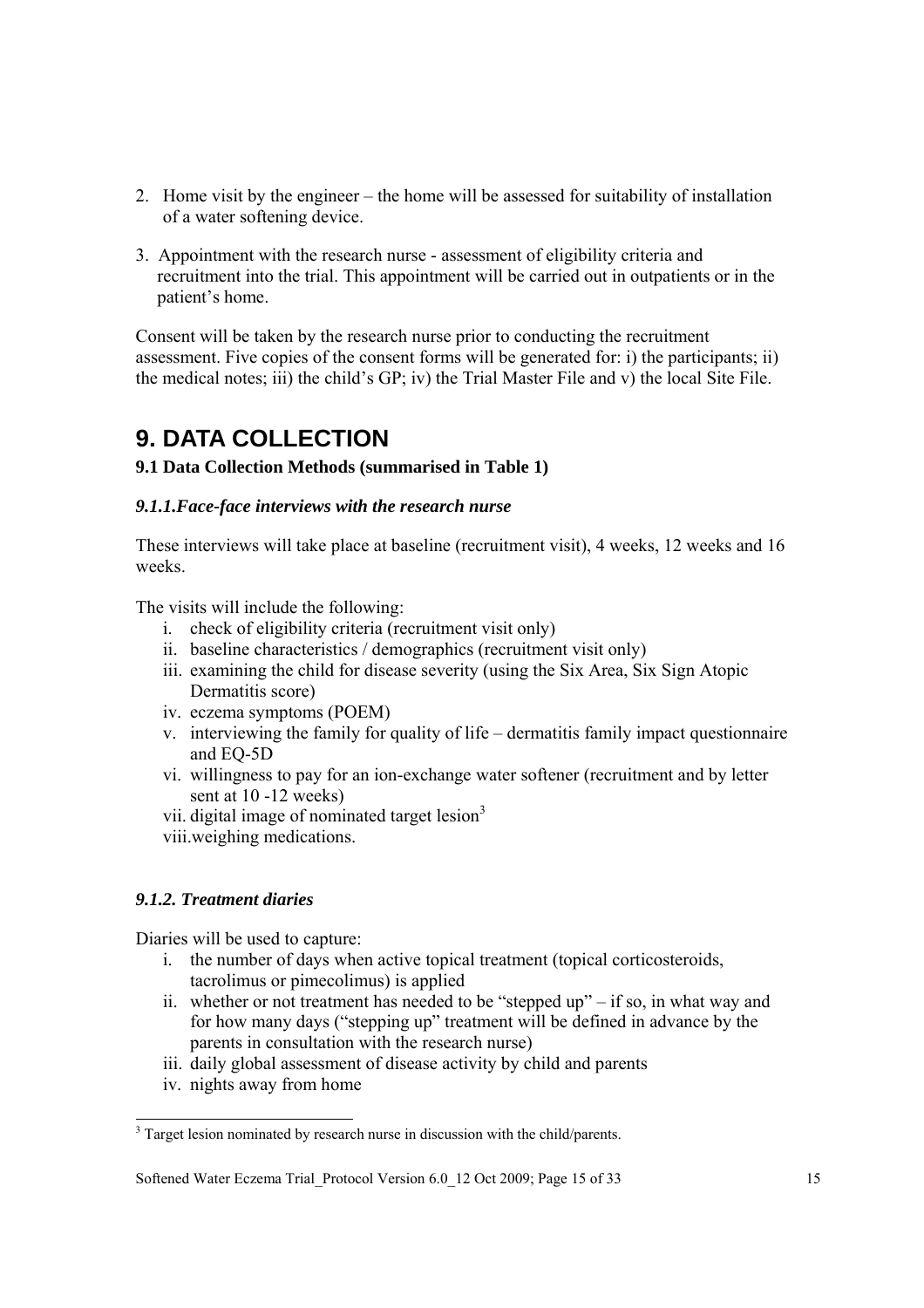- v. health service resource use
- vi. personal costs associated with the eczema
- vii. whether or not the accelerometers have been worn (weeks 1 and 12).

Items i) and ii) above will be used to calculate the number of totally controlled weeks (TCW) and well controlled weeks (WCW) during the study. Diaries will also be used to remind participants to check the salt levels in the machine and to return a sample of the water for testing in the laboratory every week.

#### **9.2 Accelerometers**

Night-time movement will be measured each night for a period of 1 week at the beginning of the study (week 1) and at the end of the 12-week study (week 12). Data will be stored on the Actiwatch<sup>TM</sup> units and downloaded onto a laptop computer at the subsequent assessment visits. Recordings will take place every night between the hours of 10pm and 6am, as used by other investigators<sup>6</sup>.

### **9.3 Telephone support**

Participants will be contacted by the trial manager at 8 weeks in order to provide advice and support about the study.

#### **9.4 End of Trial Follow-up Questionnaire**

Parents of participants will be sent an end of trial follow-up questionnaire once all participants have completed the study. This will seek information about current eczema status, and whether or not they have a functioning water softener.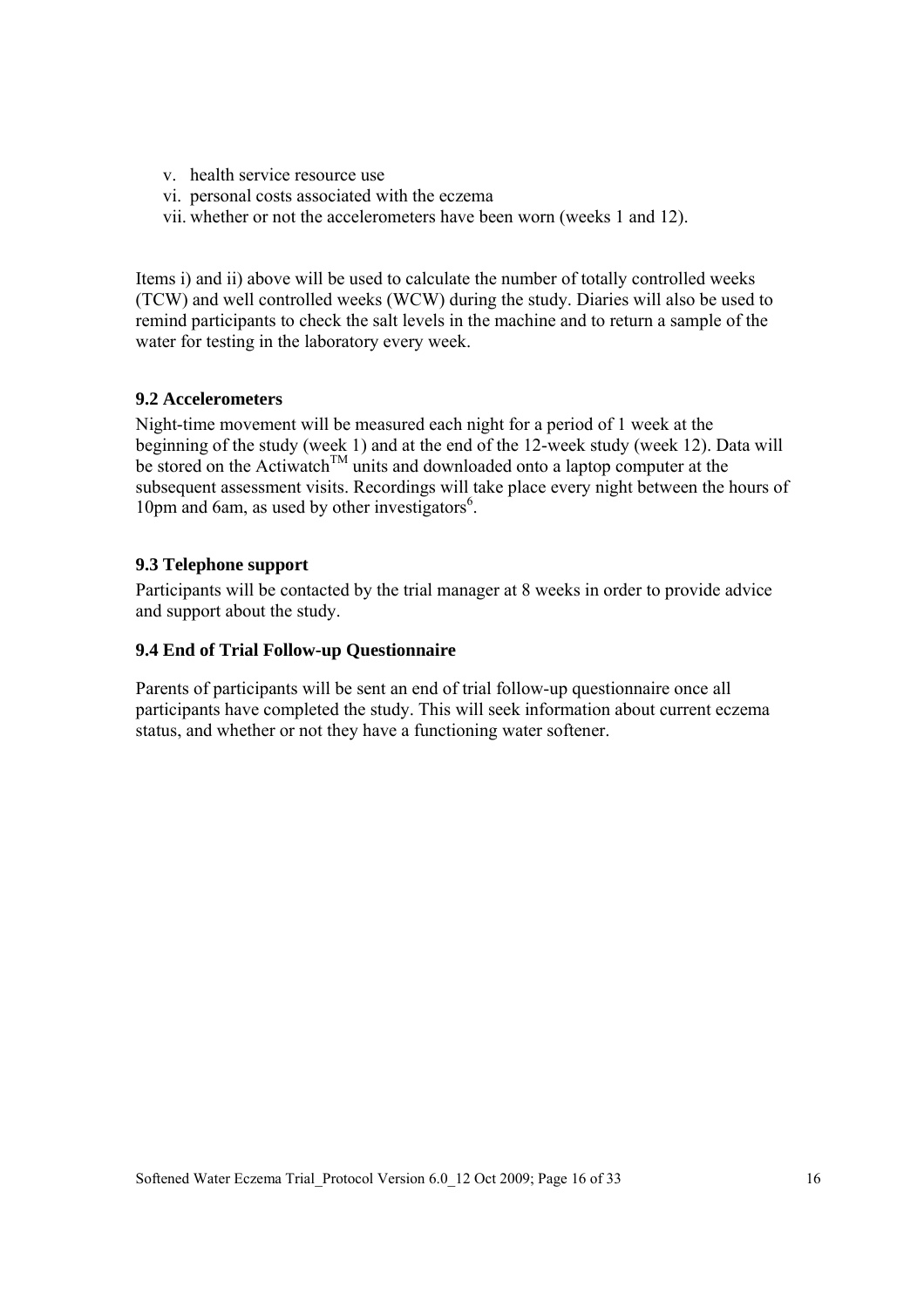|                                                                                                                                                                                                                                                                                                                                                                             | <b>BASELINE</b><br><b>Group A</b>                                                                                                                                                                                                                                                                                                                                                                                                                                                                                                                                                                                                                                                                                                                                                                     | "4 week"                                                                                                                                                                                                                                                                                                                                                                    | "8 week"                                                                                                                                                                                                                                                                                                                           | "12 week"                                                                                                                                                                                                                                                                                                                                                                           | <b>Group A</b>                                                                                                                                                                                                                                                                                                                                                                                                                                  | "16 week"                                                                                                                                                                                                                                                                                                                                                                                                                                                                                                                                                                                            |
|-----------------------------------------------------------------------------------------------------------------------------------------------------------------------------------------------------------------------------------------------------------------------------------------------------------------------------------------------------------------------------|-------------------------------------------------------------------------------------------------------------------------------------------------------------------------------------------------------------------------------------------------------------------------------------------------------------------------------------------------------------------------------------------------------------------------------------------------------------------------------------------------------------------------------------------------------------------------------------------------------------------------------------------------------------------------------------------------------------------------------------------------------------------------------------------------------|-----------------------------------------------------------------------------------------------------------------------------------------------------------------------------------------------------------------------------------------------------------------------------------------------------------------------------------------------------------------------------|------------------------------------------------------------------------------------------------------------------------------------------------------------------------------------------------------------------------------------------------------------------------------------------------------------------------------------|-------------------------------------------------------------------------------------------------------------------------------------------------------------------------------------------------------------------------------------------------------------------------------------------------------------------------------------------------------------------------------------|-------------------------------------------------------------------------------------------------------------------------------------------------------------------------------------------------------------------------------------------------------------------------------------------------------------------------------------------------------------------------------------------------------------------------------------------------|------------------------------------------------------------------------------------------------------------------------------------------------------------------------------------------------------------------------------------------------------------------------------------------------------------------------------------------------------------------------------------------------------------------------------------------------------------------------------------------------------------------------------------------------------------------------------------------------------|
|                                                                                                                                                                                                                                                                                                                                                                             | $=$ Day ZERO<br>installation                                                                                                                                                                                                                                                                                                                                                                                                                                                                                                                                                                                                                                                                                                                                                                          | <b>Appointment</b>                                                                                                                                                                                                                                                                                                                                                          | Reminder                                                                                                                                                                                                                                                                                                                           | Appointment                                                                                                                                                                                                                                                                                                                                                                         | <b>Un-installation</b><br><b>Group B</b><br><b>Installation</b>                                                                                                                                                                                                                                                                                                                                                                                 | Appointment                                                                                                                                                                                                                                                                                                                                                                                                                                                                                                                                                                                          |
| Water Engineer<br>Home screening<br>visit<br>Home visit to<br>$\Diamond$<br>♦<br>assess<br>suitability of<br>$\Diamond$<br>residence for<br>installation of<br>softener<br>♦<br>Estimate salt<br>♦<br>♦<br>requirements<br>♦<br>and assess<br>availability of<br>storage for salt<br>supply<br>$\Diamond$<br>Test water<br>♦<br>hardness<br>♦<br>♦<br>♦<br>♦<br>♦<br>♦<br>♦ | <b>Research Nurse</b><br>Water Engineer<br>Recruitment Visit<br>clinic appointment<br>At 0-2 weeks<br>$\Diamond$<br>Install unit<br>Baseline<br>characteristics<br>(Group A)<br>within 10<br>Eligibility<br>working days<br>criteria<br>of DAY ZERO<br>checked<br>(date of<br><b>SASSAD</b><br>recruitment<br><b>POEM</b><br>visit)<br>Utility<br>♦<br>Advice given<br>measures (DFI<br>to reduce soap<br>and EQ-5D)<br>consumption<br>etc.<br>Weigh<br>medications<br>♦<br>Issue water<br>sampling<br><b>WTP</b><br>containers +<br>questionnaire<br>prepaid<br>Digital photo<br>envelopes<br>of index site<br>Saliva sample<br>Explanation<br>and issue of<br>Diary 1<br>Explanation of<br>accelerometer<br>(Actiwatch™)<br><b>Issue Water</b><br>Softener<br>Information<br>sheet<br>Randomisation | <b>Research Nurse</b><br>Clinic appointment<br>At 4-6 weeks<br><b>SASSAD</b><br>$\Diamond$<br><b>POEM</b><br>♦<br>Digital photo<br>♦<br>of index site<br>$\Diamond$<br>Saliva sample<br>(if not obtained<br>at baseline)<br>Collection of<br>♦<br>week 1<br>Actiwatch™<br>data<br>Weigh<br>♦<br>medications<br>♦<br>Collection of<br>Diary 1 and<br>Issue of new<br>Diary 2 | <b>Trial Manager</b><br>At 8 to 9 weeks<br>♦<br>Telephone<br>support from<br><b>Trial Manager</b><br>Reminder to<br>♦<br>start collecting<br>Actiwatch™<br>data again<br>Reminder to<br>♦<br>add salt (group<br>A)<br>Reminder to<br>♦<br>continue taking<br>weekly water<br>samples for<br>hardness<br>testing (Group<br>$\bf{A}$ | Research Nurse<br>Clinic appointment<br>At 12-14 weeks<br><b>SASSAD</b><br>♦<br><b>POEM</b><br>♦<br>♦<br>Utility<br>measures<br>Digital photo<br>♦<br>of index site<br>Weigh<br>♦<br>medications<br>♦<br>Collection of<br>Week 11-12<br>Actiwatch™<br>data and<br>Actiwatch™<br>Collection of<br>♦<br>Diaries 2<br>Issue Diary 3<br>♦<br>Explanation of<br>♦<br>cross-over<br>phase | Water Engineer<br>At 12-14 weeks<br>♦<br>Remove unit<br>(Group A)<br>within 10<br>working days<br>of 12 week<br>anniversary of<br>installation<br>Install unit<br>♦<br>(Group B)<br>within 10<br>working days<br>of 12 week<br>appointment<br>with RN; retest<br>water hardness.<br>Advice given<br>♦<br>to reduce soap<br>consumption<br>etc (Group B)<br>♦<br>Issue water<br>sampling<br>containers and<br>pre-paid<br>envelopes<br>(Group B) | <b>Research Nurse</b><br>Water Engineer<br>At 16 to 18 weeks<br>Clinic appointment with<br>Research Nurse to carry<br>out:<br><b>SASSAD</b><br>♦<br><b>POEM</b><br>♦<br>Utility measure<br>♦<br>Digital photo of<br>♦<br>index site<br>Collection of Diary 3<br>♦<br>Visit by Water Engineer<br>to:<br>♦<br>Remove unit (Group<br>B), if they do not<br>wish to purchase<br>unit, within 10<br>working days of 4<br>week anniversary of<br>installation<br>Reinstall unit (Group<br>♦<br>A) if they wish to<br>purchase unit at first<br>convenient time after<br>16 week<br>appointment with<br>RN. |

# Table 1: Summary of schedule of assessment visits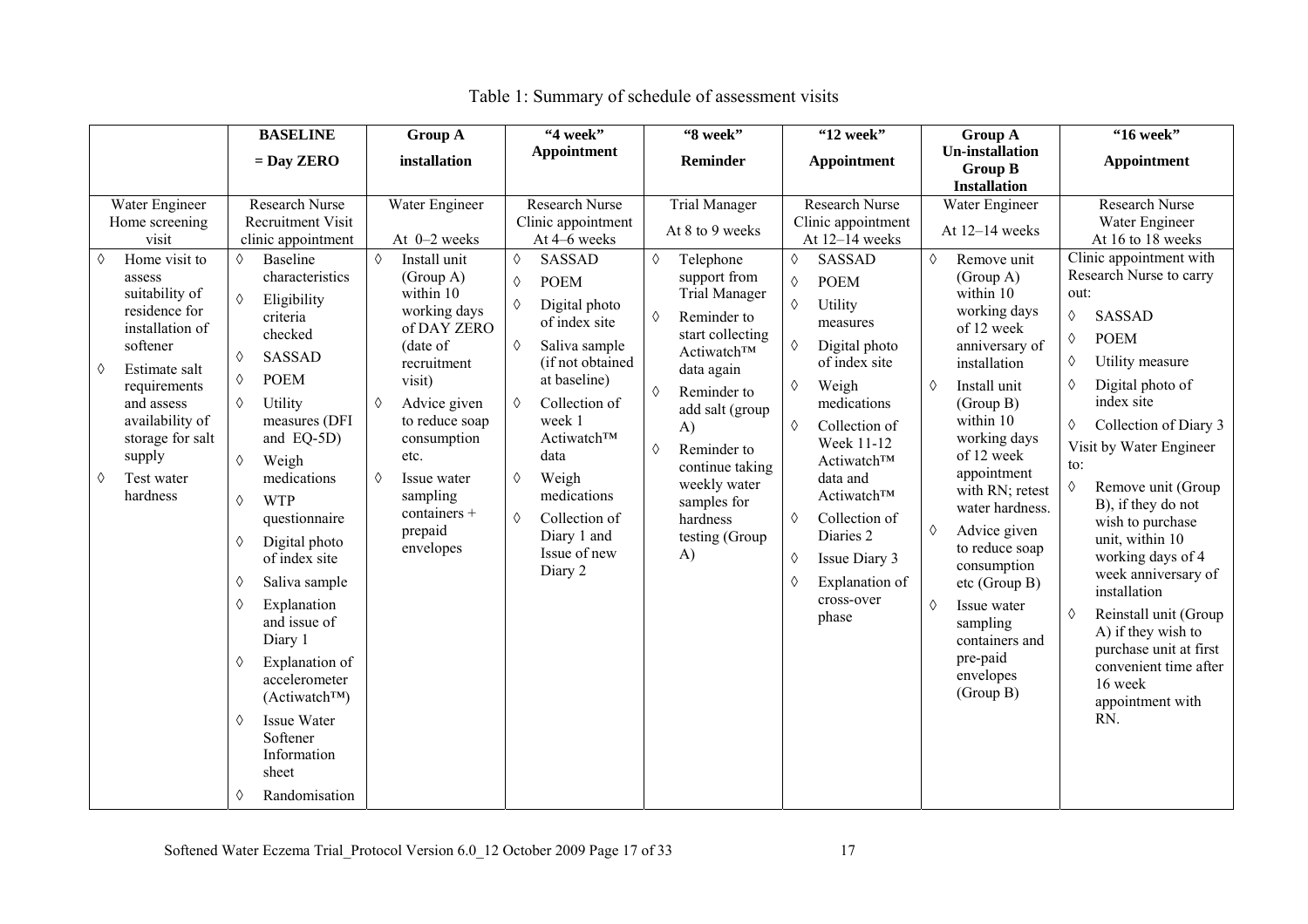#### **9.5 Engineer's visits**

Engineers will conduct a screening visit for potential trial participants in order to assess the suitability of their home for the installation of a water softener. A standard checklist will be prepared for this purpose. Any households which are not able to have a unit installed (for whatever reason) will not be enrolled into the study. The pre-recruitment visit will also assess the likely salt requirements of the family, and test water hardness.

If randomised to Arm A, an installation visit will take place as soon as possible following randomisation to treatment (ideally within 10 working days).

For the active treatment group parents will be sent information about how to bypass the unit and asked to do this immediately they return home after their child's 12-week assessment visit. Units will subsequently be removed by the water engineer as soon as possible (ideally within 5 working days) to ensure that the units cannot be turned on again during the final 4-week non-intervention period. If the family chooses to purchase a unit at a reduced price (£446.50) a unit will be reinstalled after they have completed the final 4-week non-intervention period of the study. Families in the active treatment group will send samples of water for hardness testing on a weekly basis throughout the 12 week period when the unit is installed. Those allocated to delayed treatment will receive an active unit at 12 weeks. This will then be removed after week 16 unless the family decides to purchase the unit. Families in the delayed treatment group will send samples of water for hardness testing on a weekly basis from weeks 13 to 16 inclusive.

# **10. STATISTICS**

### **10.1 Statistical design**

Analyses have been planned in order to place emphasis on objective outcomes that are less likely to be influenced by the potential bias inherent in a single-blind study. Nevertheless, a variety of additional tools are to be used that reflect more closely the disease process throughout the study period. Some of these are relatively objective indicators of disease activity (such as nocturnal movement and treatment application), whilst others reflect subjective concepts (such as self-reported symptoms in the POEM), in order to capture the many health-related dimensions affected by eczema.

The planned analyses should answer the following questions:

- 1. Does exposure to softened water for 12 weeks improve the symptoms and severity of eczema, compared to standard care?
- 2. Does softened water improve quality of life for patients and their carers?
- 3. Are water softeners a cost-effective treatment for children with atopic eczema?

In addition, tertiary analyses will explore the following parameters:

4. How quickly the benefits of softened water become evident.

Softened Water Eczema Trial\_Protocol Version 6.0\_12 October 2009 Page 18 of 33 18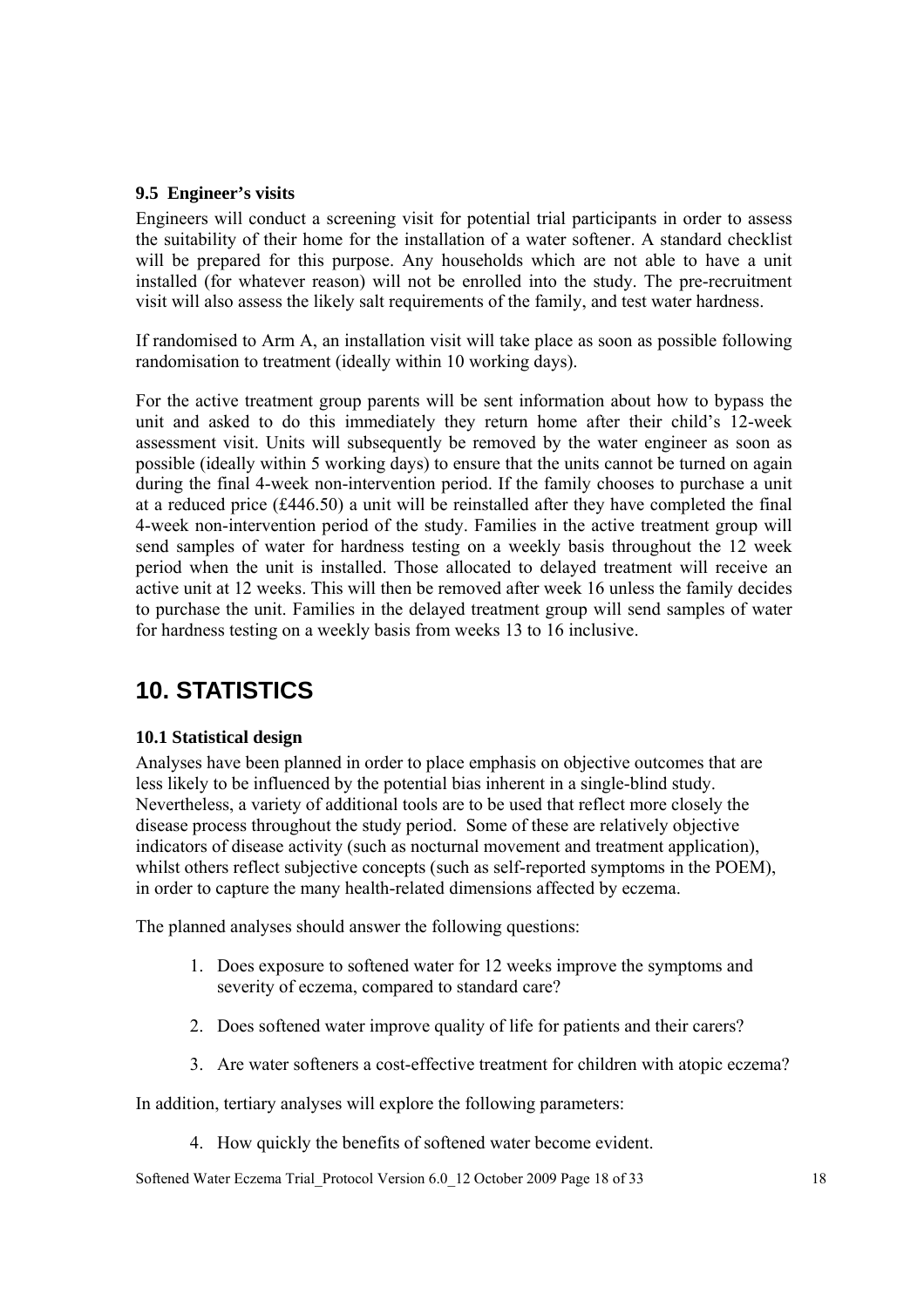5. How quickly the benefits of softened water are lost once treatment is stopped.

The main intention-to-treat analysis will be conducted at 12 weeks. An additional per protocol analysis will also be conducted for the primary outcome in order to test the proof of concept.

A sub-group analysis will also be conducted based on the presence or absence of mutations on the gene filaggrin (*see* section 12). Mutations on the filaggrin gene have been associated with dry skin and may therefore be a useful predictor of treatment response.

### **10.2 Sample Size estimate**

Sample size estimates are based on other published data relating to the use of SASSAD in patients recruited in secondary care<sup>15</sup>,  $\overline{5}$ . Based on a minimum clinically relevant difference of 20% in the change in SASSAD score between the 2 groups, and assuming a mean baseline SASSAD score of 20 with a standard deviation in change scores of  $10^{-15}$ , a sample size of 310 children will provide 90% power, assuming a significance level of 5% and attrition rate of 15% (see planned interventions section). Sample size estimates based on the results of the pilot study, support this sample size estimate.

### **10.3 Primary analyses**

◊ Change in disease severity (SASSAD) at 12 weeks compared to baseline, will be assessed using Student's t-test. An adjusted analysis will also be conducted including the stratification variables of eczema severity, age and recruiting centre.

In order to aid the clinical interpretation of these data, the number needed to treat (NNT) assuming a range of improvements in SASSAD scores will also be presented  $(\geq 20\%, \geq 50\%$  and  $\geq 75\%$  improvement).

#### **10.4 Secondary analyses**

- ◊ The proportion of time spent moving during the night will be compared using Student's t-test.
- ◊ The proportion of participants reporting either good or excellent improvement in disease severity on the global assessment scale will be analysed using a chi-squared analysis.
- ◊ A Student's t-test will be used to assess the difference in the number of grams of topical treatment applied.
- ◊ POEM scores will be compared at 12 weeks using Student's t-test.
- $\Diamond$  A Student's t-test will be used to assess differences in the number of Totally Controlled Weeks and Well Controlled Weeks throughout the study period.

Softened Water Eczema Trial\_Protocol Version 6.0\_12 October 2009 Page 19 of 33 19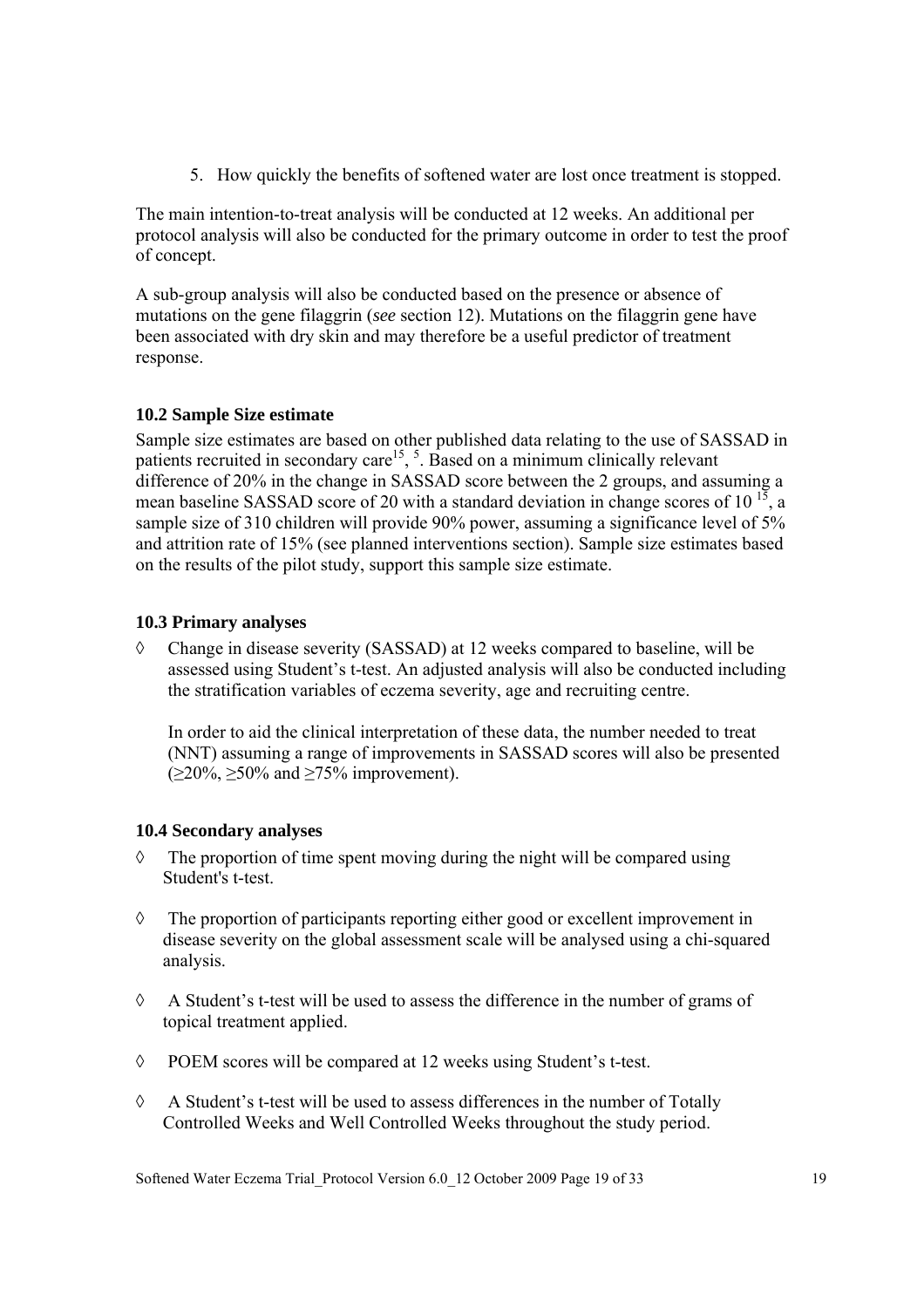- ◊ Mean scores on the Dermatitis Family Impact Scale and Quality of Life scores will be compared using a Student's t-test.
- $\Diamond$  Predictors of response model. Factors to be included in the model will be prespecified prior to analysis, but will include baseline eczema severity, previous treatment history, water hardness at baseline, prior belief relating to the benefits of softened water, demographic variables and filaggrin status (*see* Section 12).

### **10.5 Tertiary analyses**

- ◊ Changes in SASSAD at 4 weeks will be assessed using Student's t-test.
- ◊ For the within group analyses, mean change in disease severity (SASSAD) at week 4 (relative to baseline) compared to mean change in disease severity at week 16 (relative to week 12) will be analysed using a paired samples t-test. These analyses will be used to explore speed of onset and possible carry-over effects.

# **11. COST-EFFECTIVENESS ANALYSIS**

### **11.1 Objective:**

• To assess the cost-effectiveness of installing a water softening unit in the homes of families who have a child with eczema, when compared with usual care.

The cost analysis will compare the overall costs for the intervention to usual care, measuring resource use such as primary care contacts, medication prescribed, secondary care contacts and patient costs. Health and family resource use data will be measured using participant diaries. Resource use will be valued using published unit costs (e.g. Curtis and Netten 16, BNF 2005, and NHS reference costs (http://www.dh.gov.uk/PolicyAndGuidance/OrganisationPolicy/ FinanceAndPlanning/NHSReferenceCosts/fs/en)), and patient reported estimates. The costs to the NHS and patient will be reported separately as well as in combination.

The primary measures of effectiveness for cost analyses purposes will be the number of participants who show a  $\geq$ 50% improvement in SASSAD at 12 weeks compared to baseline. Secondary analyses will be conducted using continuous data from the SASSAD scale; the Dermatitis Family Impact Scale; and the generic measure of health utility as measured on the child version of the EQ-5D (for children aged 3–6 years, the proxy version will be used).

If non-dominance occurs an incremental cost-effectiveness ratio will be produced. Sensitivity analysis will be undertaken to test the robustness of results in the face of any uncertainties or assumptions made in the analysis. In particular, assumptions about the time period over which the difference in costs and difference in benefits are likely to be sustained. Where appropriate the change in health-related quality of life measured on the

Softened Water Eczema Trial\_Protocol Version 6.0\_12 October 2009 Page 20 of 33 20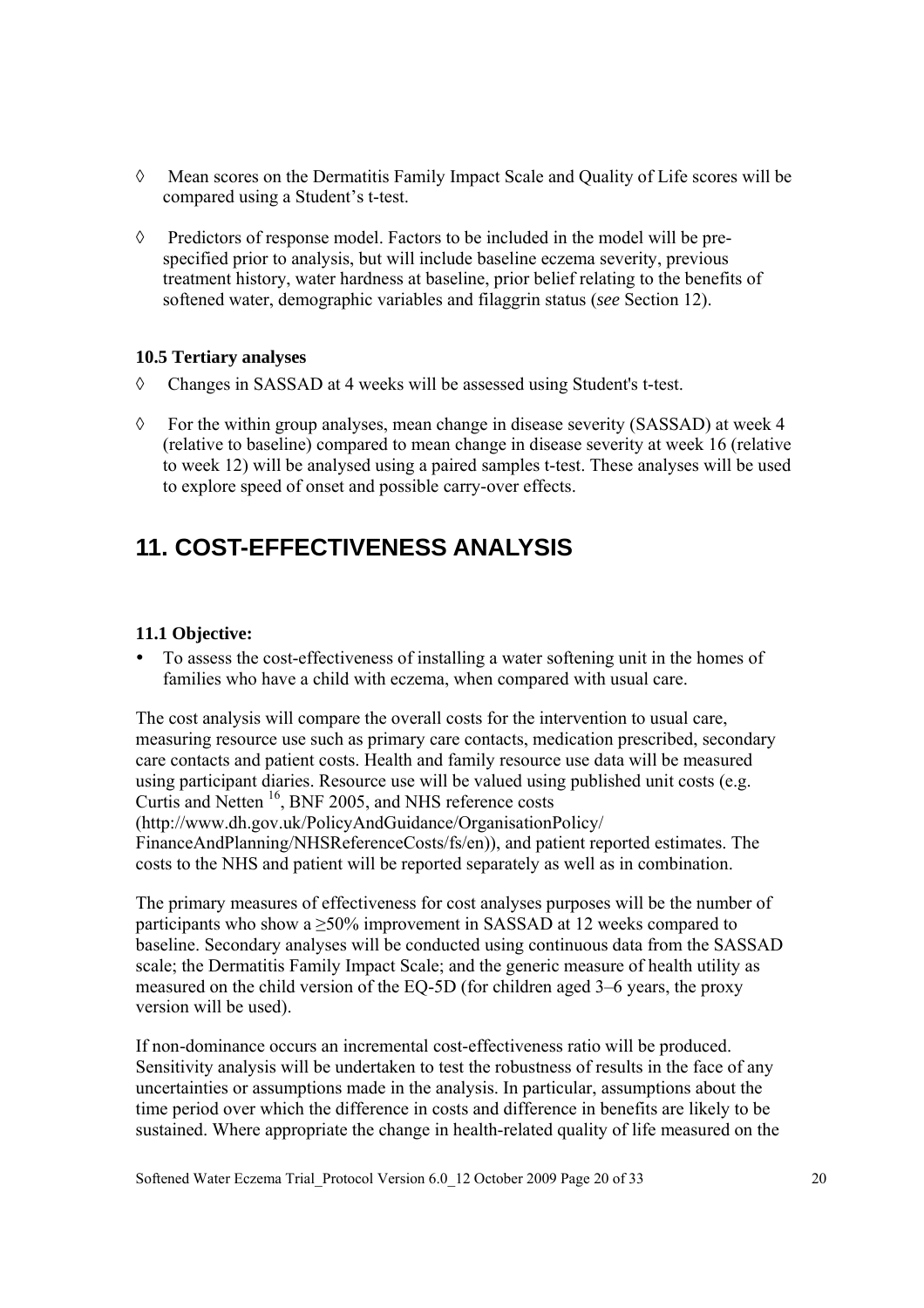EQ-5D will be multiplied by the expected duration of benefits from water softening in order to calculate the Quality Adjusted Life Years (QALYs) of the intervention group compared to the usual care group.

In addition to the cost effectiveness analysis, contingent valuation (CV) methodology will be employed to measure parental willingness to pay for the water softener device as a measure of benefit. CV methodology is now more widely used as a measure of benefit in the health care field  $17$ . It is an important issue in the context of this study, since it is not clear at this stage who will, or should, pay for the device: the parent or the NHS. Willingness to pay will be asked pre-intervention at the recruitment visit to get an ex-ante hypothetical willingness to pay and again at week 12. At the end of the study, all participants will get the opportunity to purchase the device that they used in the study, thus giving us a measure of parental actual willingness to pay. This will enable us to test whether a hypothetical bias exists in health CV studies in this context.

# **12. ADDITIONAL GENETICS STUDY**

#### **12.1 The role of filaggrin gene mutations as a predictor of treatment response**

Mutations in the gene encoding the skin barrier protein filaggrin have recently been shown to strongly predispose to eczema. Reduced filaggrin activity is associated with an abnormally dry skin and defective skin barrier. It is estimated that up to 50% of children with eczema may carry one or two mutations in the gene encoding filaggrin, which has the gene symbol  $FLG$ <sup>18</sup>. Individuals carrying one null-allele for filaggrin make only 50% of the normal amount of filaggrin. Often these individuals have a mild form of ichthyosis vulgaris ( a very dry skin) and are at risk for eczema. Individuals who have two nullalleles make no filaggrin and have a more severe form of ichthyosis vulgaris and are at greater risk of eczema<sup>19,20</sup>.

In light of this breakthrough in understanding eczema, we have formed collaborative links with the research team that first reported this association (lead by Professor Irwin McLean at the Human Genetics Unit, University of Dundee). We plan to include filaggrin status as a possible predictor of treatment response in the current study. The mechanism of action by which water softeners improve eczema is currently unclear. Nevertheless, it seems intuitive to consider the possibility that a gene associated with dry skin may play an important role in predicting why some people with eczema are more affected by hard water than others.

For the sub-group analysis, study participants will be categorised into two groups according to filaggrin status:

Group 1: *FLG* +/+ (wild type) – control cohort Group 2: *FLG* +/- (heterozygous for *FLG* null allele) and *FLG* -/- (homozygous for *FLG* null alleles)

This work will refine the phenotypic characteristics of filaggrin-deficient eczema, and will assess whether filaggrin is an important predictive factor in determining treatment

Softened Water Eczema Trial\_Protocol Version 6.0\_12 October 2009 Page 21 of 33 21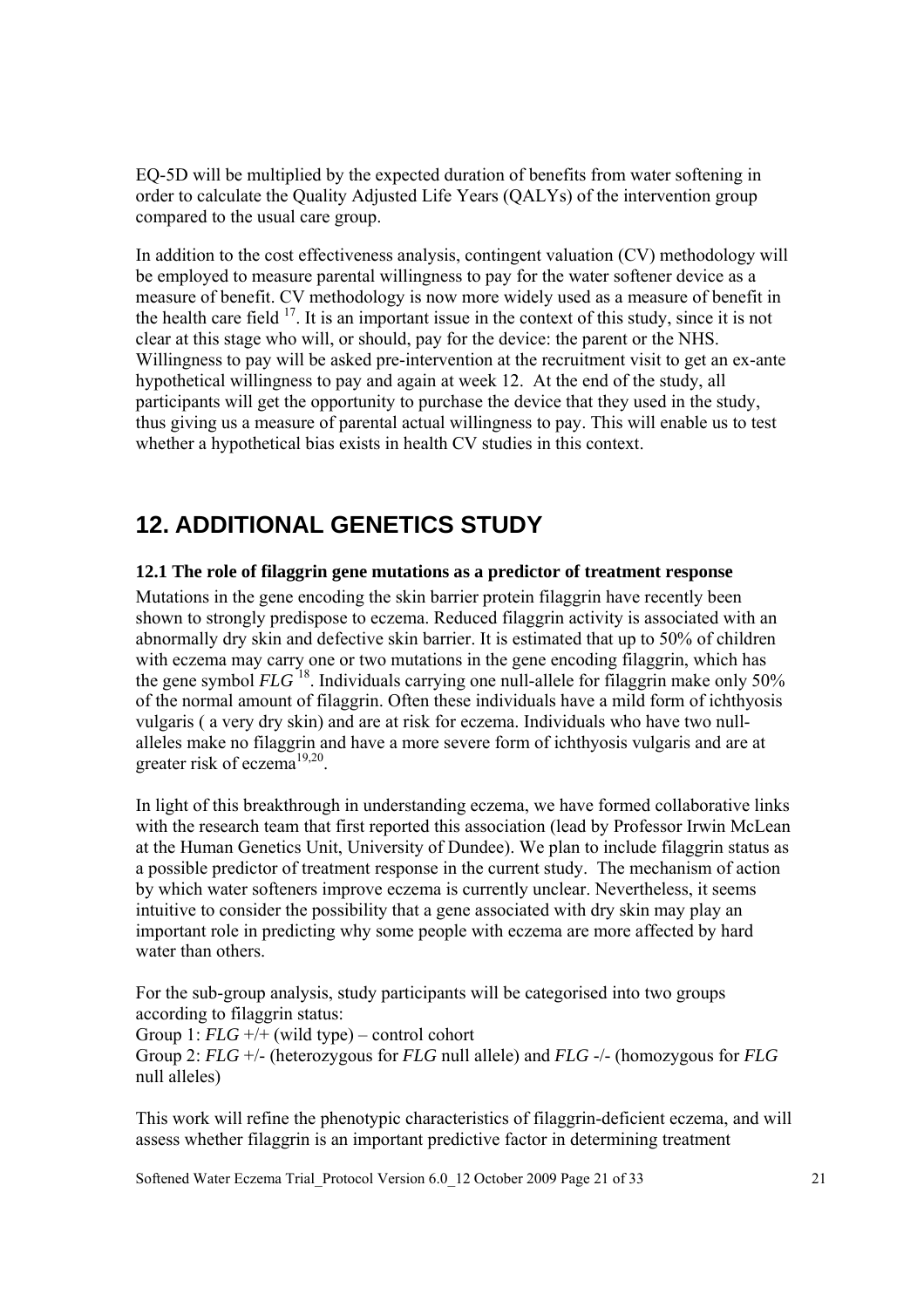success.

### **12.2 Methodology**

To determine filaggrin status it will be necessary to obtain DNA from individuals entering the study. Following written informed consent, participants will be asked to provide a saliva sample at enrolment (or at their 4-week clinic appointment, if more practical). If children are unable to spit into the container, swabs taken from inside the cheek will be used to collect the sample.

Sample containers will be identified using the designated study number and date of birth only. Personal contact details will be kept by the Trial Manager and will not be transferred to the laboratory researchers.

The containers will be shipped to the Human Genetics Unit, University of Dundee. DNA will be extracted by standard techniques and *FLG* genotyping for the common null-alleles will be carried out according to published protocols <sup>19</sup>. Samples will be kept in Dundee for future testing for genes associated with atopic eczema if new techniques become available.

*FLG* genotype status will be recorded and returned to the Centre of Evidence Based Dermatology in Nottingham, again using the study number and date of birth.

### **12.3 Written informed consent**

Parents and participants will be offered the possibility of opting out of this part of the study. No participant will be enrolled until informed consent has been gained.

### **12.4 Sample size**

The sample size for the main trial is based on the ability to detect at least a 20% difference in disease severity between the two groups (water softener versus usual eczema care). In order to ensure that sufficient power is available for the planned sub group analysis, further sample size calculations have been performed.

Assuming that the presence of at least one mutation in the gene encoding filaggrin results in improved treatment response, a total of 90 children with at least one such mutation would be sufficient to detect a 30% difference between the treatment groups in the primary outcome (disease severity), with 80% power and a significance level of 5% (s.d = 10). Allowing for 20% drop out means that 120 (39% of the children recruited) would need to carry the gene mutation. For 90% power, this figure would be 145 (47%) children. This is in line with previous published findings which suggest that the gene may be present in up to 50% of eczema sufferers<sup>19</sup>, although this varies according to ethnic  $\text{group}^{21,22}$ .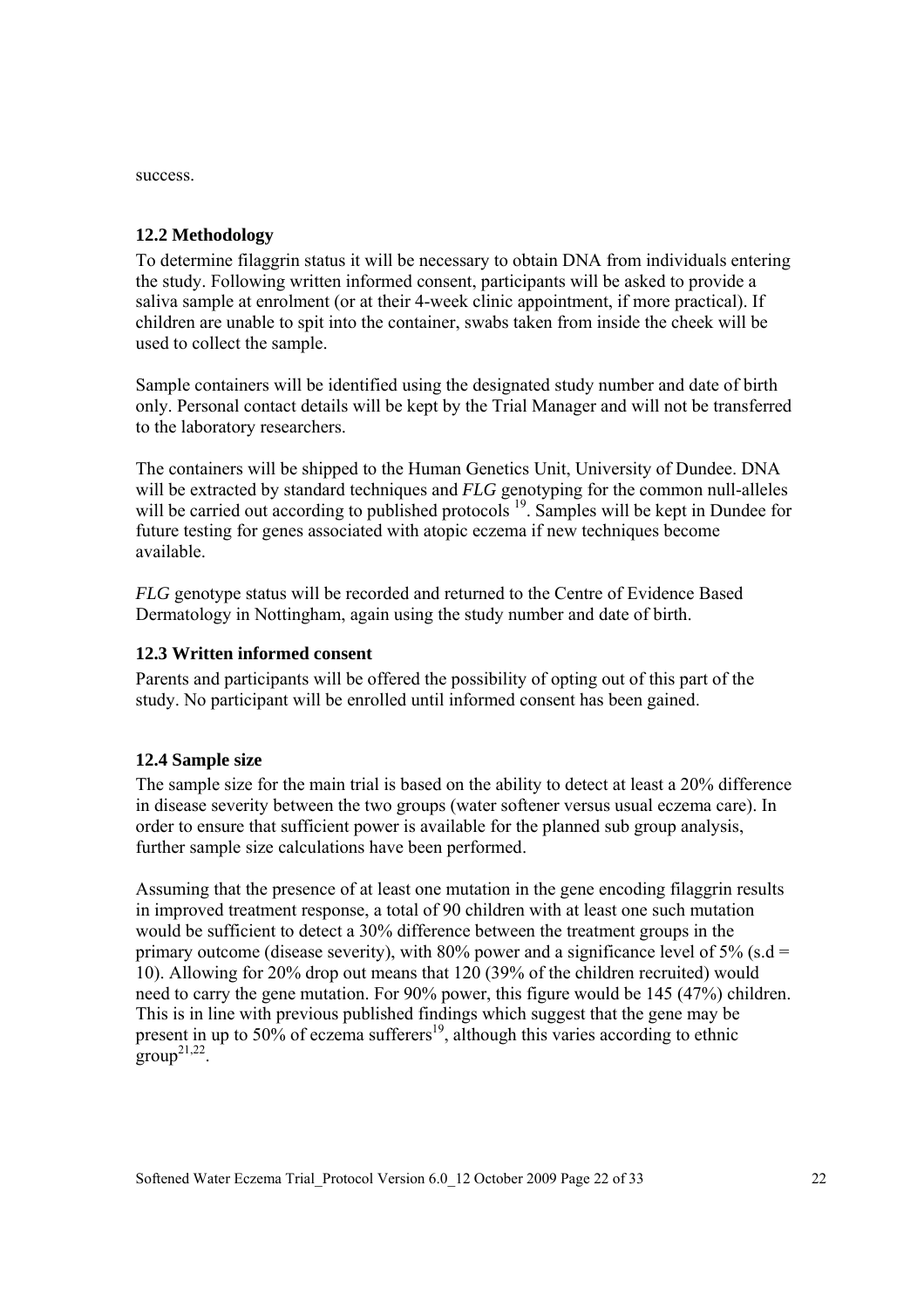# **13. TRIAL ADMINISTRATION**

### **13.1 Trial personnel**

This study will employ a part-time trial manager (60% fte) and 4 part-time research nurses (60% fte). Two MCRN-funded research nurses are also working part-time on the study (London and Lincolnshire). All staff will be supervised by Dr Kim Thomas at the University of Nottingham, although the research nurses employed at the other recruiting centres will report directly to the Principal Investigators for those centres. Water engineering aspects have been sub-contracted by UK WTA to MG Heating, Newport for all installations on the Isle of Wight. Kinetico Ltd, Southampton, are working on behalf of UKWTA, facilitating installations and engineering support on the mainland. Each company has a dedicated water engineer co-ordinator (who is a member of the Trial Management Group) and who will arrange and supervise visits by their own water engineers to participants homes.

In addition, a consumer panel has been convened consisting of 5 service users with experience of living with eczema. Mr David Potter acts as the consumer panel representative on the Trial Steering Committee. Copies of the participant information sheets, symptom diaries and publicity material have been shown to the panel of service users prior to submission for ethical approval. The panel members shared these documents with children with eczema aged 4 and 13 years.

### **13.2 Roles & responsibilities**

The Chief Investigator will have overall responsibility for the design, maintenance and delivery of the trial, and will serve as the study guarantor to sponsors, funders and journals.

The Trial Manager will be responsible for all aspects of the day-to-day running of the trial.

The research nurses will be responsible for identifying and recruiting suitable participants, for conducting skin assessments and liaising with the local engineers over visit dates and times (prior to randomisation). Since research nurses are responsible for conducting the blinded outcome assessments, contact after the initial recruitment interview will be kept to a minimum. Subsequent telephone follow-up will be conducted by the trial manager or study support staff at the co-ordinating centre in Nottingham.

The Clinical Trials Support Unit (University of Nottingham) will provide data management for the trial. This will include a web-based randomisation service (with telephone backup), database design, data entry and central data monitoring.

Professor Andrew Nunn at the MRC Clinical Trials Unit in London will prepare an analysis plan prior to analysis.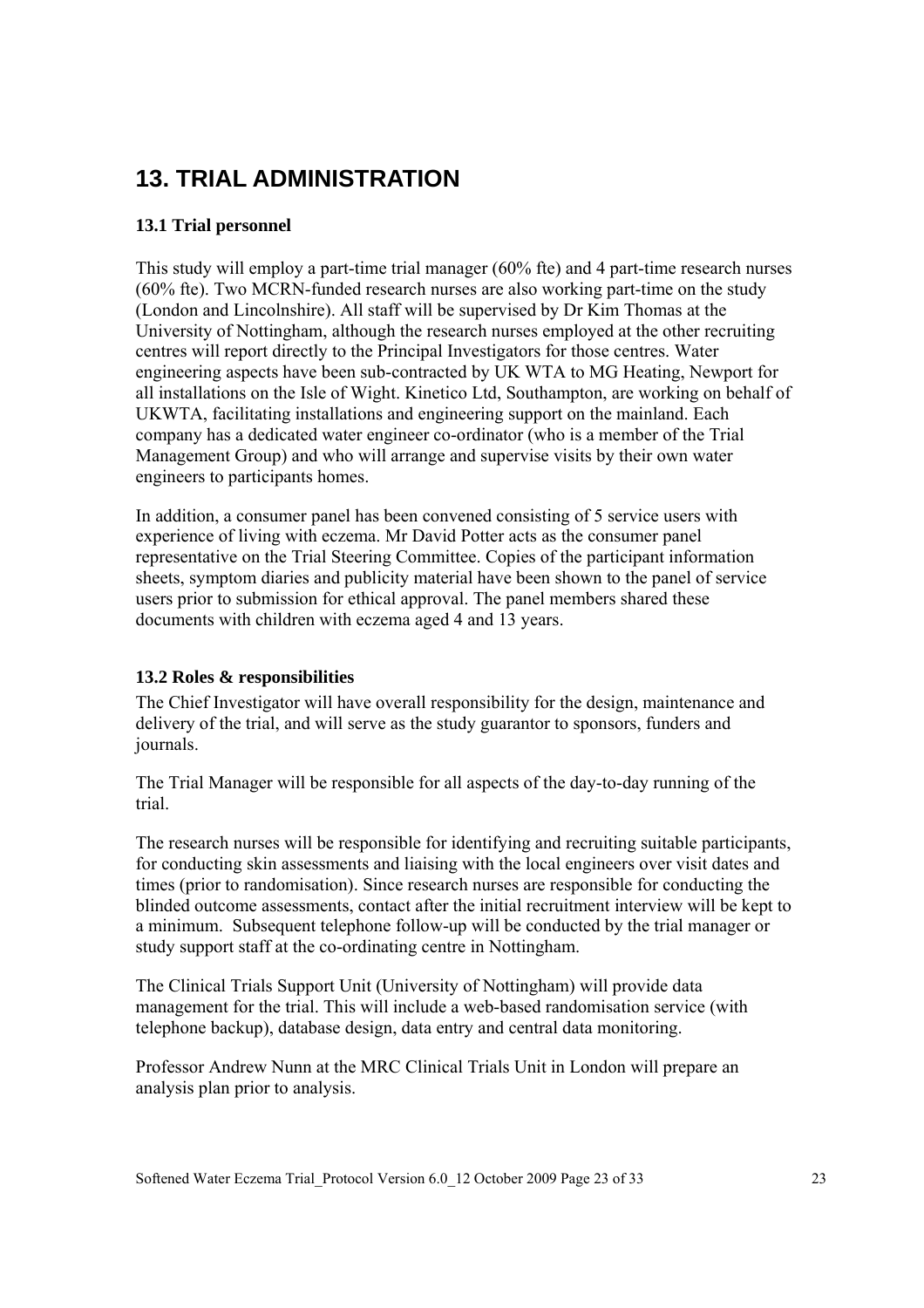#### **13.3 Conflicts of interest**

None.

### **13.4 Trial Organisation & administration**

The trial is funded by the NHS Health Technology Assessment Programme. It is sponsored by the University of Nottingham, and will be managed and co-ordinated from the Centre of Evidence Based Dermatology in Nottingham. Data management will be conducted through the Nottingham Clinical Trials Support Unit. Statistical analysis will be over-seen by Professor Andrew Nunn at the MRC Clinical Trials Unit in London, and conducted by a junior statistician employed at the same trials unit.

Membership of the Trial Steering Committee (TSC) and Trial Management Group (TMG) have been documented at the beginning of this document.

The Trial Steering Committee will meet at least once a year and will provide overall supervision of the trial on behalf of the trial sponsor.

The Trial Management Group will meet more frequently and will be responsible for the day-to-day management of the trial. Members of the TMG will report to the TSC at their meetings.

Since this trial involves the use of a commonly available domestic water softening unit (and does not involve a medicinal product) we do not anticipate the need for a Data Monitoring Committee.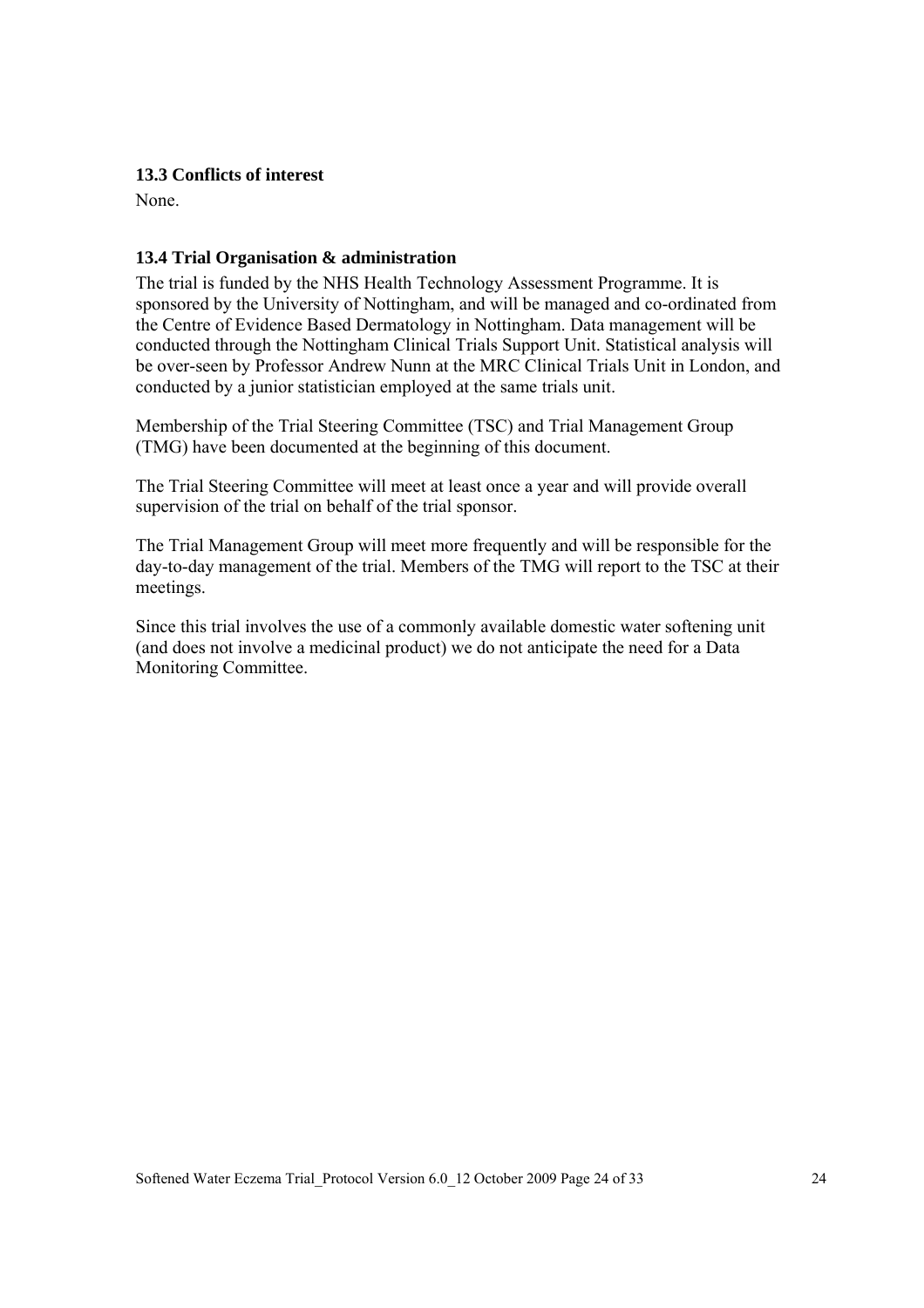#### **13.5 Trial Timetable and Milestones**

|                     | 6 months                    | 26 months                | 4 months                   | 3 months                 | 4 months                    |
|---------------------|-----------------------------|--------------------------|----------------------------|--------------------------|-----------------------------|
|                     | 1 Sep 06<br>to<br>28 Feb 07 | 1 Mar 07 to<br>31 May 09 | $1$ Jun 09 to<br>30 Sep 09 | 1 Oct 09 to<br>31 Dec 09 | 1 Jan 10<br>to<br>31 Apr 10 |
| Trial set-up*       |                             |                          |                            |                          |                             |
| Training**          |                             |                          |                            |                          |                             |
| Recruitment         |                             |                          |                            |                          |                             |
| Follow-up           |                             |                          |                            |                          |                             |
| Data checking       |                             |                          |                            |                          |                             |
| Database locked     |                             |                          |                            | 31 Dec 09                |                             |
| Analysis / write up |                             |                          |                            |                          |                             |
|                     |                             |                          |                            |                          |                             |

MREC, LREC and R&D approval

Trial set-up will include the establishment of sponsorship agreement; preparation of trial procedures and CRF's; application for ethics and R&D approvals; purchasing equipment and publishing the protocol. Research nurses employed at each site and the study engineers will be identified during the 6-month set-up period.

\*\* Training of Principal Investigators, Water Engineers and Research Nurses, including awareness of GCP.

### **13.6 Unblinding of participants**

This is a single-blind study, in which unblinding of the study participants is not relevant. However, attempts will be made to ensure the continued blinding of the research nurses and the trial statistician. If any of the research nurses feel that blinding may have been compromised at any time, this will be logged accordingly.

# **14. ETHICS**

#### **14.1 Statement of confidentiality**

Any data collected as a result of this trial will be treated as confidential. Participants will be identified by unique reference number and initials wherever possible. It is necessary for participants' name and contact details to be released to the co-ordinating centre, but this will not happen until fully informed consent has been taken.

#### **14.2 Data protection**

Data will be stored in accordance with the Data Protection Act. Investigators will retain patient records and CRFs in easily retrievable but secure form.

The Chief/Principal investigator will ensure that CRFs and other study documentation relating to their participants are kept in a locked departmental filing cabinet. Completion of, and access to the CRFs will be restricted to those personnel approved by the

Softened Water Eczema Trial\_Protocol Version 6.0\_12 October 2009 Page 25 of 33 25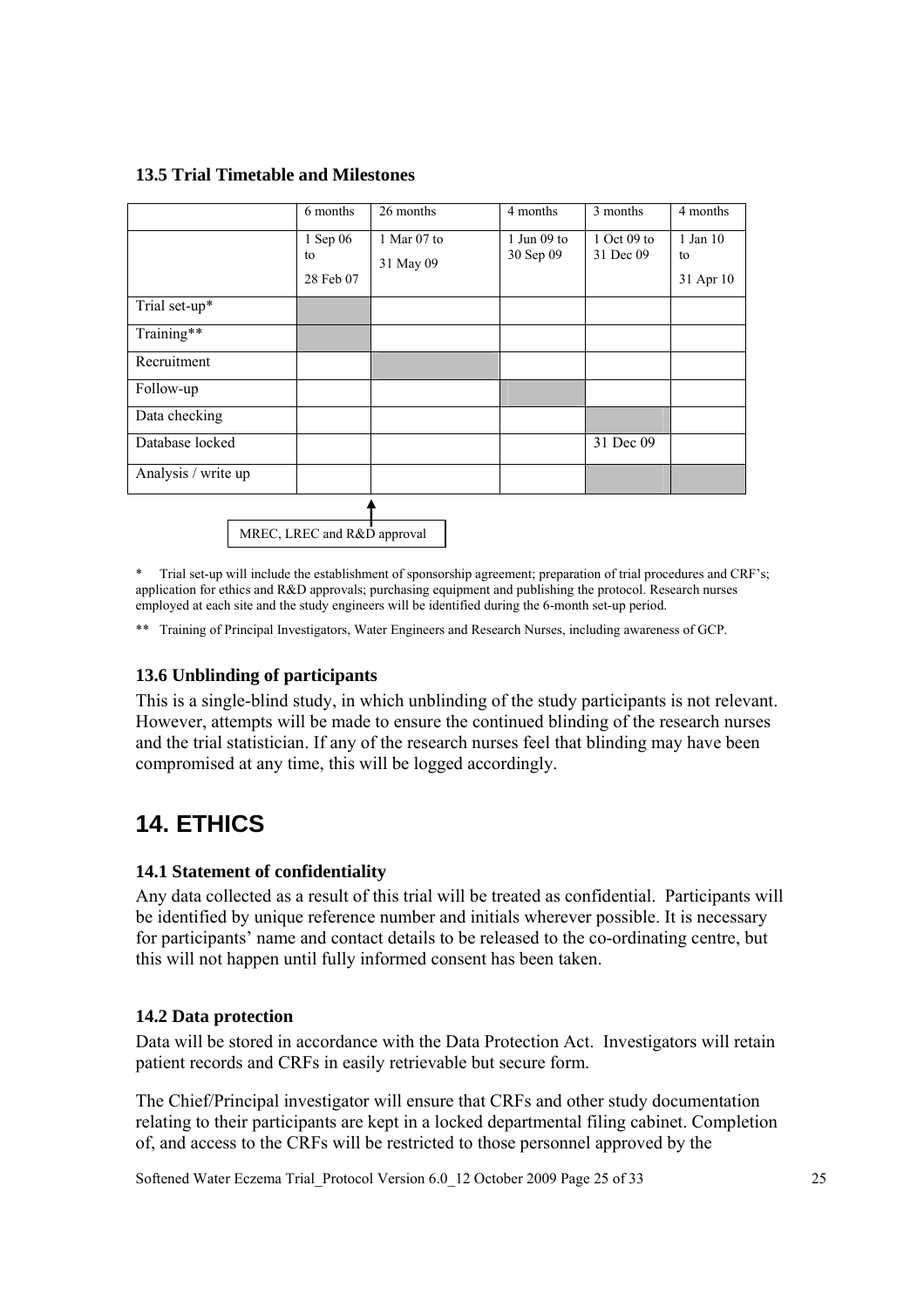Chief/Principal investigator.

# **15. ADVERSE EVENT REPORTING**

This trial involves the use of a commonly available domestic water softening unit with provision for mains drinking water during the time when the water softening unit is installed. This being the case, we do not anticipate any adverse events or adverse reactions of any relevance to the trial. As a result adverse event data will not be routinely collected. Events of particular relevance such as plumbing difficulties, floods or difficulties with the units will be logged and reported to the MREC and relevant R&D departments annually.

# **16. TRIAL INSURANCE AND INDEMNITY**

### **16.1 Negligent Harm**

The usual NHS indemnity arrangements for negligent harm will apply.

### **16.2 Research Liabilities**

The sponsor (University of Nottingham) has third-party liability insurance cover in accordance with all local legal requirements.

As a precautionary measure, the investigator, the persons instructed by him and the hospital are included in such cover in respect of work done by them in carrying out this study to the extent that the claims are not covered by their own professional indemnity insurance.

In addition, the study engineers will carry their own  $3<sup>rd</sup>$  party liability insurance should the installation of the water softening devices result in flood or damage to property.

### **16.3 Non negligent harm**

The devices to be used in the study will be covered by product warranty. Other than this, no compensation exists for non-negligent harm.

# **17. PUBLICATION POLICY**

During the period of the trial, press releases will be issued from the Centre of Evidence Based Dermatology and will be approved by either the Chief Investigator (Hywel Williams) or the Lead Applicant (Kim Thomas). No party will be entitled to submit any publicity material without prior approval from the co-ordinating centre.

Trial publications and conference presentations will be submitted to the HTA for approval prior to submission to the event organisers or the editors. All publications will acknowledge the support of the HTA in funding this trial, and the support of the water industry.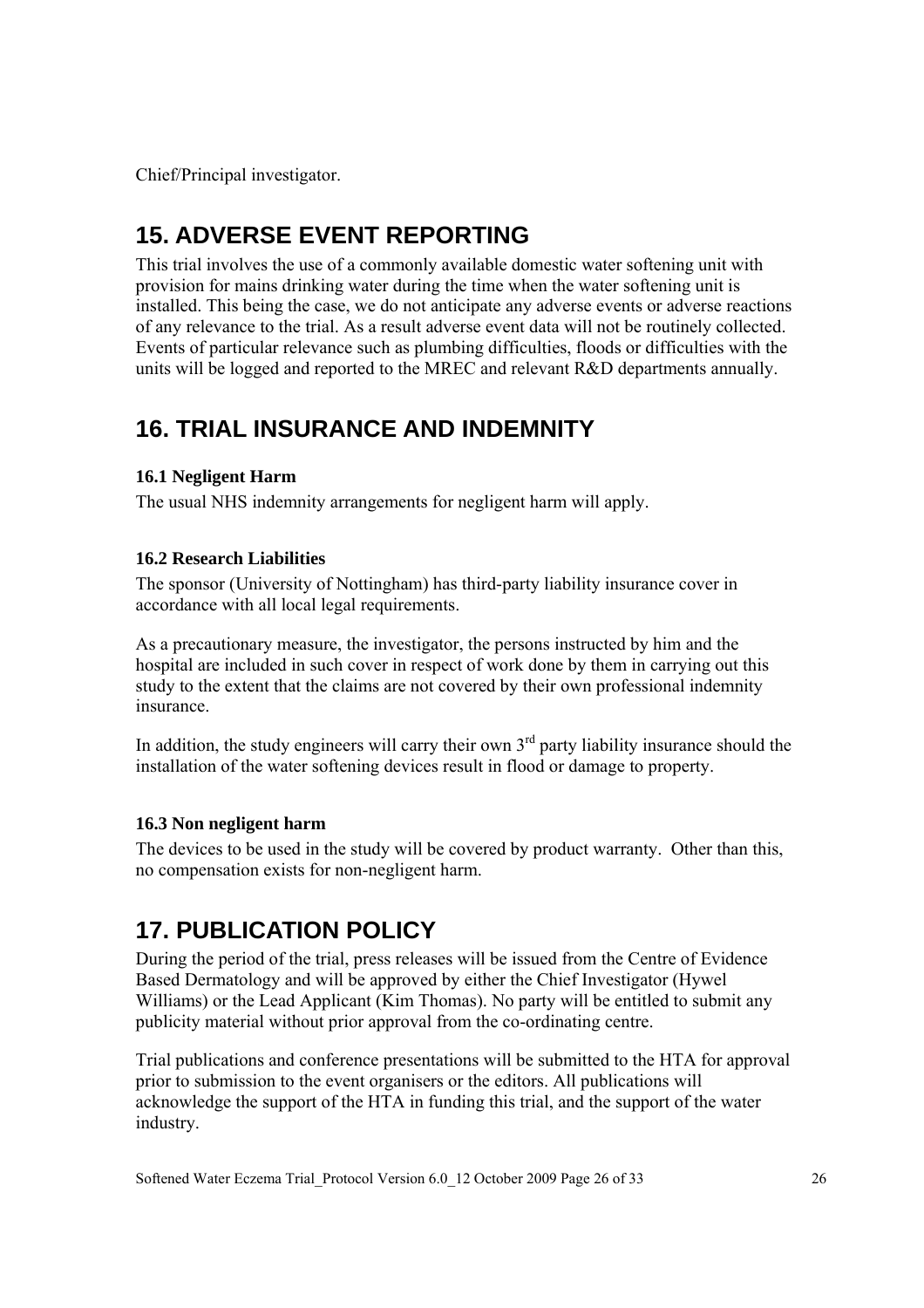Neutral or negative results will not constitute a reasonable justification to delay publication.

# **18. TRIAL FINANCES**

This trial is funded by the NHS HTA Programme. Appropriate contracts will be established between the University of Nottingham and each of the recruiting sites; with the MRC Clinical Trials Unit, and with the consortium of water treatment companies.

In addition to the monies provided by the NHS HTA programme, representatives from the water industry have agreed to cover the following costs:

- Design, testing and supply of the water softening units.
- Salt supplies
- Testing of the water samples
- Supervision of water engineers

Trial participants will not be paid for taking part in the study, although a standard inconvenience allowance of £5 per visit will be given in the form of gift vouchers. If travel costs are greater than this, trial participants will be given gift vouchers up to a maximum of £10 per clinic visit.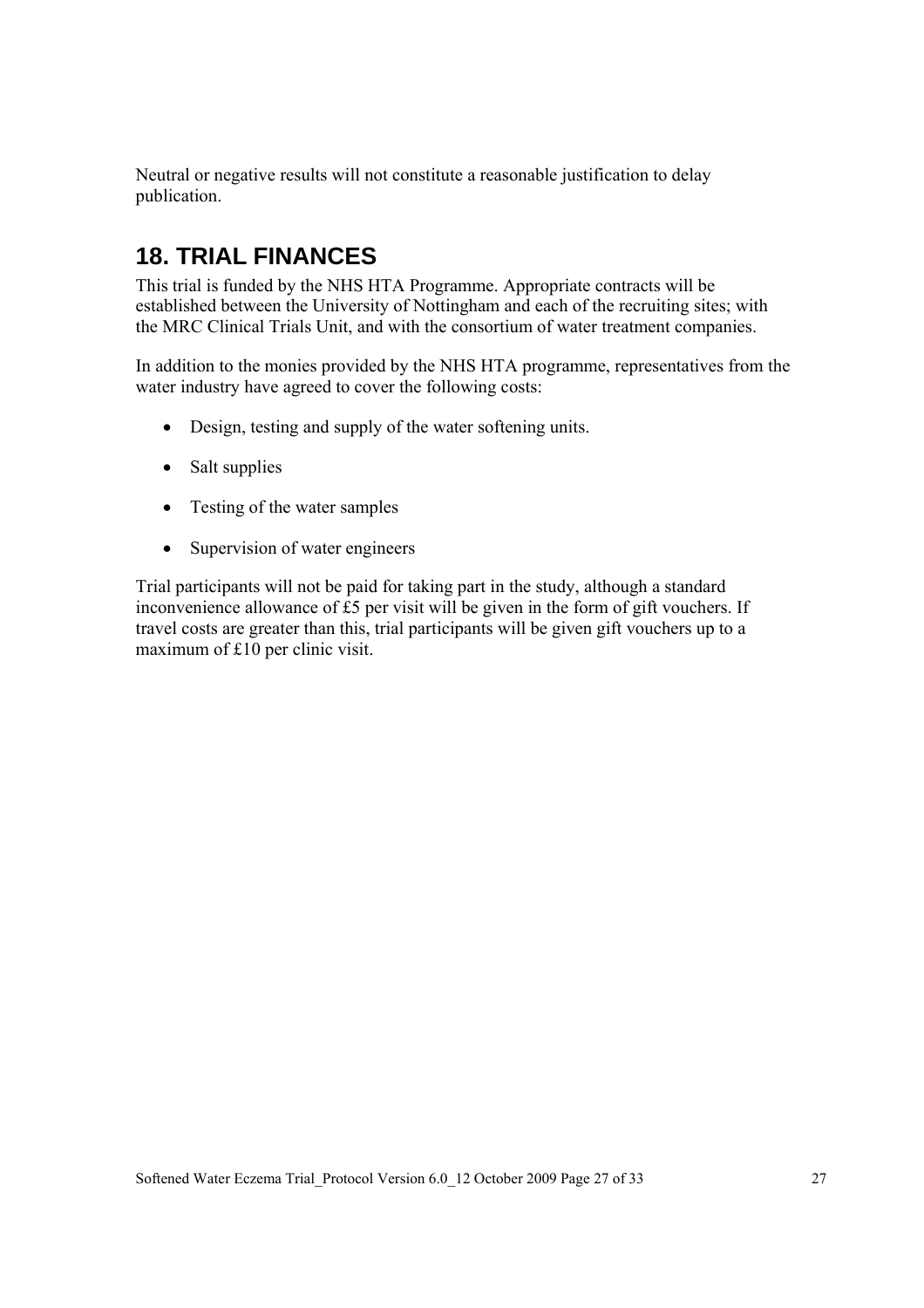**SIGNATURE PAGE** 

**Chief Investigator: Professor Hywel Williams** 

**Signature: \_\_\_\_\_\_\_\_\_\_\_\_\_\_\_\_\_\_\_\_\_\_ Date: \_\_\_\_\_\_\_\_\_\_\_\_\_\_\_**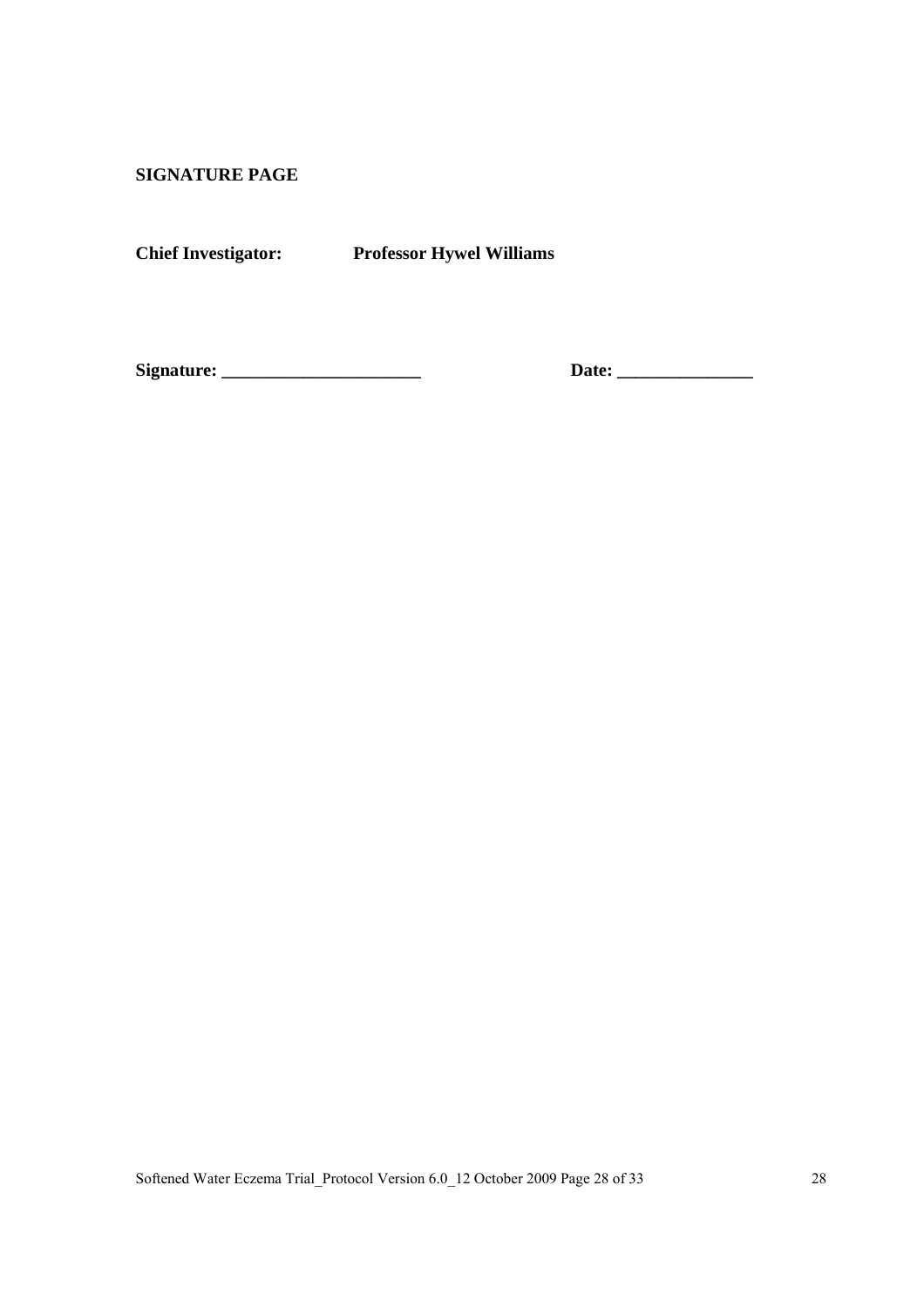### **RECRUITING CENTRE**

I confirm that I have read this protocol and agree to conduct the study accordingly.

| <b>Principal Investigator:</b> |  |
|--------------------------------|--|
|--------------------------------|--|

**Recruiting Centre: \_\_\_\_\_\_\_\_\_\_\_\_\_\_\_\_\_\_\_\_\_\_\_\_\_\_\_\_\_\_\_\_\_\_\_\_\_\_\_\_** 

**Signature: \_\_\_\_\_\_\_\_\_\_\_\_\_\_\_\_\_\_\_\_\_\_ Date: \_\_\_\_\_\_\_\_\_\_\_\_\_\_\_**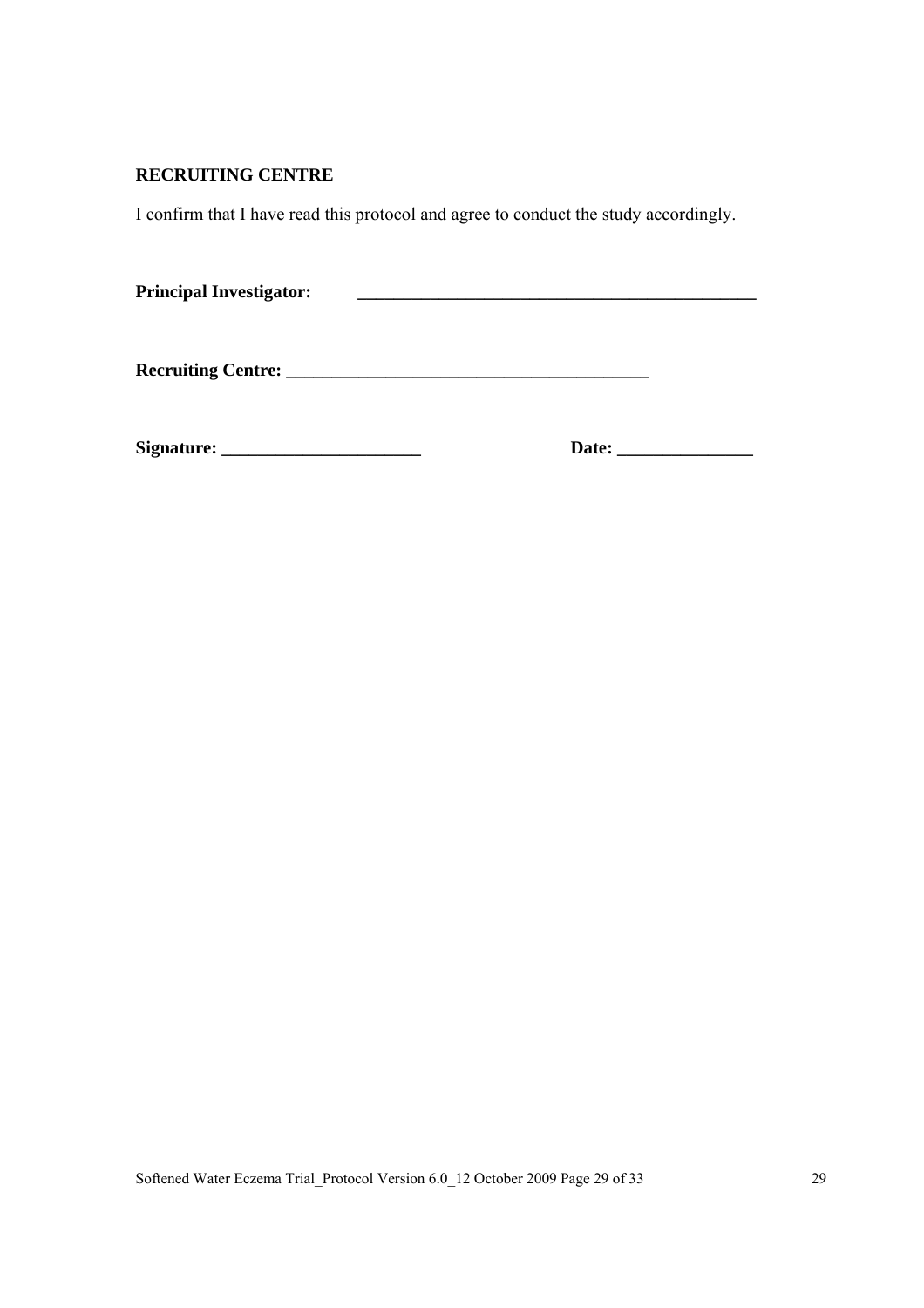#### **REFERENCES**

- 1. Hoare C, Li Wan Po, A., Williams, H.C. Systematic review of treatments for atopic eczema. *Health Technology Assessment* 2000;**4**(37).
- 2. McNally NJ, Williams HC, Phillips DR et al. Atopic eczema and domestic water hardness. *Lancet* 1998;**352:**527-531.
- 3. Miyake Y, Yokoyama T, Yura A, Iki M, Shimizu T. Ecological association of water hardness with prevalence of childhood atopic dermatitis in a Japanese urban area. *Environmental Research* (2004) **94:**33-37
- 4. Thomas KS, Armstrong, S., Avery, A. et al. Randomised controlled trial of short bursts of a potent topical corticosteroid versus more prolongued use of a mild preparation, for children with mild or moderate atopic eczema. *BMJ* 2002;**324:**768-780.
- 5. Berth-Jones J. Six area, six sign atopic dermatitis (SASSAD) severity score: a simple system for monitoring disease activity in atopic dermatitis. *British Journal of Dermatology* 1996;**135**(suppl. 48)**:**25-30.
- 6. Benjamin K, Waterston K, Russell M, Schofield O, Diffey B, Rees JL. The development of an objective method for measuring scratch in children with atopic dermatitis suitable for clinical use. *Journal of the American Academy of Dermatology* 2004;**50**(1)**:**33-40.
- 7. Bringhurst C, Waterston K, Schofield O, Benjamin K, Rees JL. Measurement of itch using actigraphy in pediatric and adult populations. *Journal of the American Academy of Dermatology* 2004;**51**(6)**:**893-8.
- 8. Charman CR, Venn AJ, Williams HC. The Patient-Oriented Eczema Measure: Development and Initial Validation of a New Tool for Measuring Atopic Eczema Severity From the Patients' Perspective. *Arch Dermatol* 2004;**140**(12)**:**1513-1519.
- 9. Langan SM, Thomas KS, Williams HC. What Is Meant by a "Flare" in Atopic Dermatitis?: A Systematic Review and Proposal. *Arch Dermatol* 2006;**142**(9)**:**1190-1196.
- 10. Lawson V, Lewis-Jones, M.S., Finlay, A.Y., Reid, P., Owens, R.G. The family impact of childhood atopic dermatitis: the dermatitis family impact questionnaire. *British Journal of Dermatology* 1998;**138:**107-113.
- 11. Lewis-Jones MS, Finlay, A.Y. The children's Dermatology Life Quality Index (CDLQI): initial validation and practical use. *Br J Dematol* 1995;**132:**942-949.
- 12. Lewis-Jones MS, Finlay AY, Dykes PJ. The Infants' Dermatitis Quality of Life Index. *British Journal of Dermatology* 2001;**144:**104-110.
- 13. Hennessy S, Kind P. Measuring health status in children: developing and testing a child-friendly version of EQ-5D. EuroQol Scientific Meeting 2002, York: 291-310.
- 14. Williams HC, Burney, P.G., Hay, R.J., Archer, C.B., Shipley, M.J., Hunter, J.J., Bingham, E.A., Finlay, A.Y., Pembroke, A.C., Graham-Brown, R.A., et al. The UK working party's diagnostic criteria for atopic dermatitis. I. Derivation of a minimum set of discriminators for atopic dermatitis. *British Journal of Dermatology* 1994;**131**(3)**:**383-396.
- 15. Takwale A, Tan E, Agarwal S, et al. Efficacy and tolerability of borage oil in adults and children with atopic eczema: randomised, double blind, placebo controlled, parallel group trial. *BMJ* 2003;**327**(7428)**:**1385-.
- 16. PSSRU. Unit costs of health and social care. Canterbury: Personal social services research unit, 2004.
- 17. Olsen JA, Smith RD. Theory versus practice: a review of 'willingness-to-pay' in health and health care. *Health Econ* 2001;**10**(1)**:**39-52.
- 18. Palmer CN, Irvine AD, Terron-Kwiatkowski A, et al. Common loss-of-function variants of the epidermal barrier protein filaggrin are a major predisposing factor for atopic dermatitis. *Nat Genet* 2006.
- 19. Palmer CNA, Irvine AD, Terron-Kwiatkowski A, et al. Common loss-of-function variants of the epidermal barrier protein filaggrin are a major predisposing factor for atopic dermatitis.[see comment]. *Nature Genetics* 2006;**38**(4)**:**441-6.
- 20. Smith FJD, Irvine AD, Terron-Kwiatkowski A, et al. Loss-of-function mutations in the gene encoding filaggrin cause ichthyosis vulgaris. *Nature Genetics* 2006;**38**(3)**:**337-42.
- 21. Sinclair C, O'Toole E, Leigh I, et al. Filaggrin mutation is not a genetic risk factor for atopic dermatitis

Softened Water Eczema Trial\_Protocol Version 6.0\_12 October 2009 Page 30 of 33 300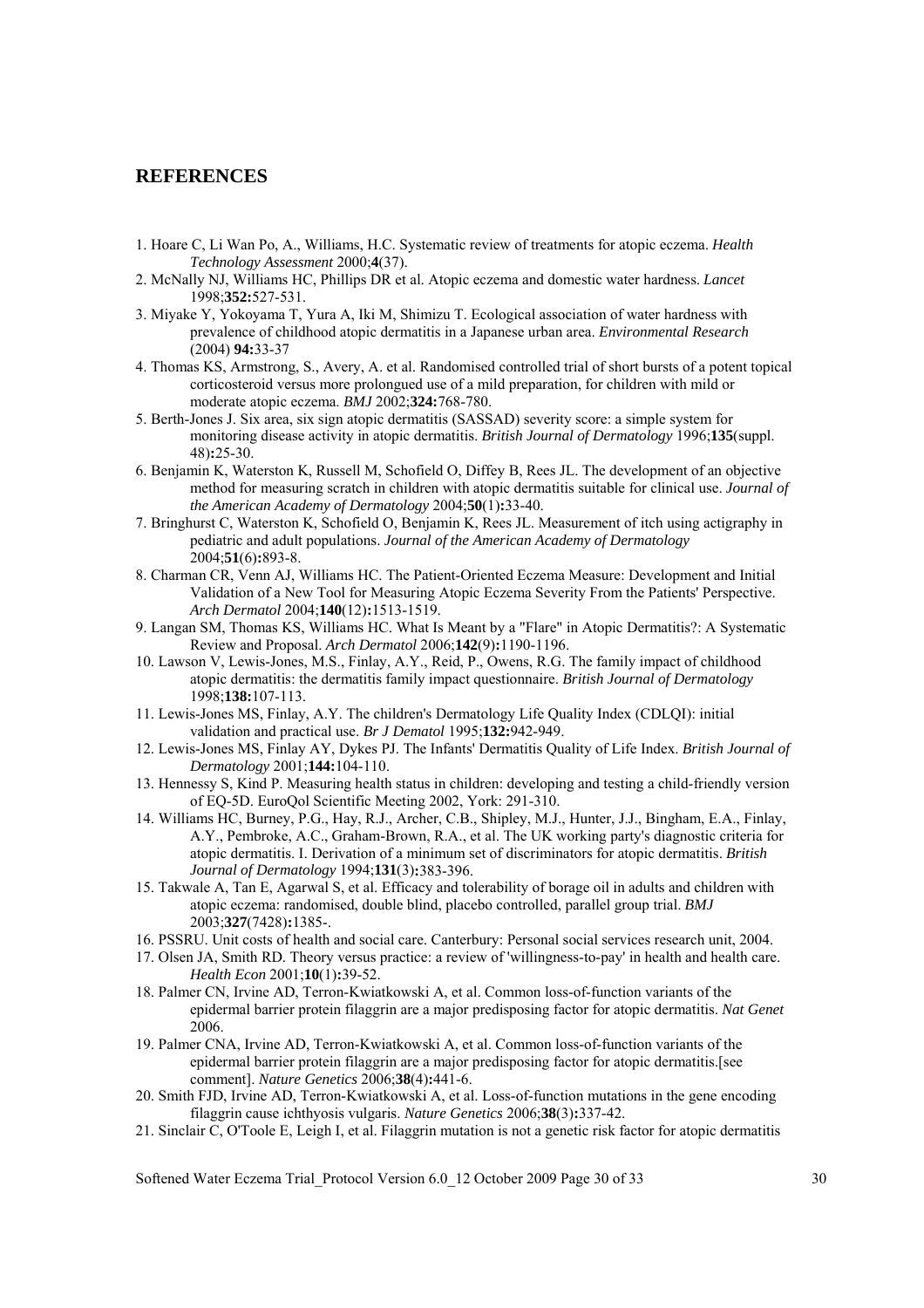in the Bangladeshi population. *J Invest Dermatol* 2006;**126** (Suppl 3)**:**s40.

22. Ruether A, Stoll M, Schwarz T, Schreiber S, Folster-Holst R. Filaggrin loss-of-function variant contributes to atopic dermatitis risk in the population of Northern Germany. *British Journal of Dermatology* 2006;**155**(5)**:**1093-1094.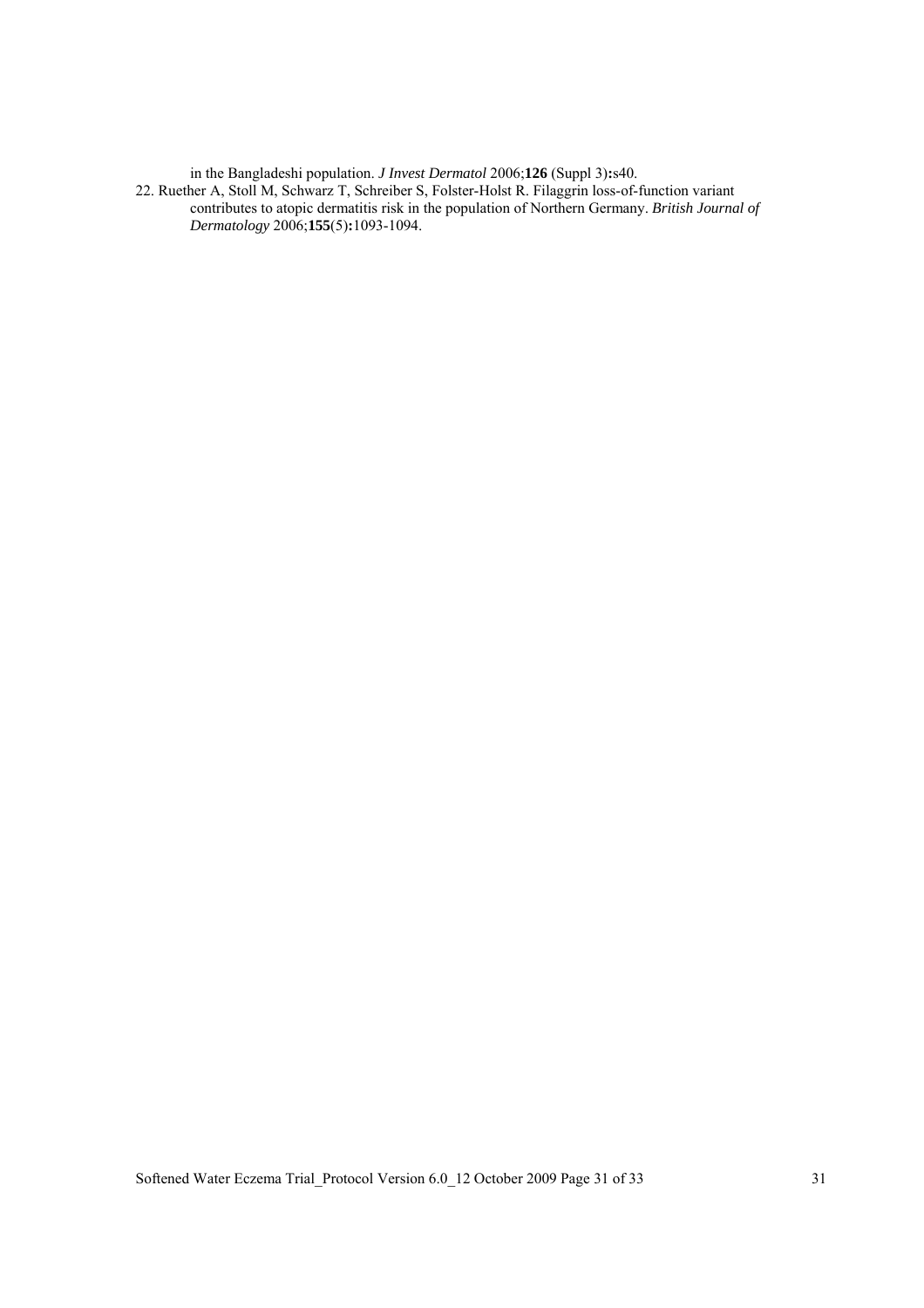# **APPENDIX 1: Recruiting centres**

| <b>Queen's Medical Centre</b>                      | <b>Principal Investigator:</b>                           |
|----------------------------------------------------|----------------------------------------------------------|
| Derby Road                                         | Professor Hywel Williams                                 |
| Nottingham NG7 2UH                                 | Centre of Evidence Based Dermatology                     |
| Main Hospital Tel: 0115 924 9924                   | University of Nottingham                                 |
|                                                    | Kings Meadow Campus                                      |
|                                                    | Lenton Lane                                              |
|                                                    |                                                          |
|                                                    | Nottingham NG7 2NR; Tel: 0115 846 8619                   |
| <b>Barnet &amp; Chase Farm Hospital</b>            | <b>Principal Investigator:</b>                           |
| The Ridgeway                                       | Dr Ian Pollock                                           |
| Enfield                                            | Consultant Paediatrician                                 |
| Middlesex EN2 8JL                                  | Dept of Paediatrics                                      |
| Main Hospital Tel: 0845 111 4000                   | Tel: 0208 375 1438 (secretary)                           |
| Addenbrooke's Hospital                             | <b>Principal Investigator</b>                            |
| Cambridge University Hospitals NHS Foundation      |                                                          |
|                                                    | Dr Nigel Burrows                                         |
| Trust                                              | <b>Consultant Dermatologist</b>                          |
| Hills Road                                         | Dept of Dermatology                                      |
| Cambridge                                          | Tel: 01223 216 501                                       |
| Cambridgeshire CB2 2QQ                             |                                                          |
| Main Hospital Tel: 01223 245 151                   |                                                          |
| The David Hide Asthma and Allergy Research         | <b>Principal Investigator</b>                            |
| <b>Centre</b>                                      | Professor Tara Dean                                      |
| St Mary's Hospital                                 | Reader in Epidemiology/ Director of Research / Associate |
| Isle of Wight Healthcare Trust                     | Head                                                     |
| Newport                                            | School of Health Sciences and Social Work                |
| Isle of Wight PO30 5TG                             | James Watson Building West                               |
| Also:                                              | 2 King Richard I Road                                    |
| St Mary's Hospital                                 | University of Portsmouth; Portsmouth, PO1 2FR            |
| Milton Road                                        | Tel: (023) 9284 4405; Fax: (023) 9284 5200               |
| Portsmouth PO3 6AD                                 |                                                          |
| <b>University Hospitals of Leicester NHS Trust</b> | <b>Principal Investigator</b>                            |
| Leicester Royal Infirmary                          | Dr Robin Graham-Brown                                    |
| <b>Infirmary Square</b>                            | Consultant Dermatologist/Hon Senior Lecturer             |
| Leicester LE1 5WW                                  | Mills Flat, Victoria Building, Infirmary Square          |
| Main Tel: 0116 254 1414                            | Leicester Royal Infirmary                                |
|                                                    | Leicester LE1 5WW                                        |
|                                                    | Tel: 0116 258 5384 / 0116 258 5162                       |
| <b>United Lincolnshire Hospitals NHS Trust</b>     | <b>Principal Investigator</b>                            |
| Lincoln County Hospital                            | Dr Mansoor Dilnawaz                                      |
| Greetwell Road                                     | <b>Consultant Dermatologist</b>                          |
| Lincoln LN2 5QY                                    | Dermatology Department                                   |
| Tel: 01522 512512                                  | Pilgrim Hospital, Sibsey Road                            |
|                                                    | Boston PE21 9QS<br>Tel 01205 446436                      |
| <b>Royal London Hospital</b>                       | <b>Principal Investigator</b>                            |
| Barts & The London NHS Trust                       | Dr Edel O'Toole                                          |
| Whitechapel, London E1 2AN                         | <b>Consultant Dermatologist</b>                          |
|                                                    | Centre for Cutaneous Research                            |
|                                                    | Queen Mary University of London                          |
|                                                    | London E1 2AT                                            |